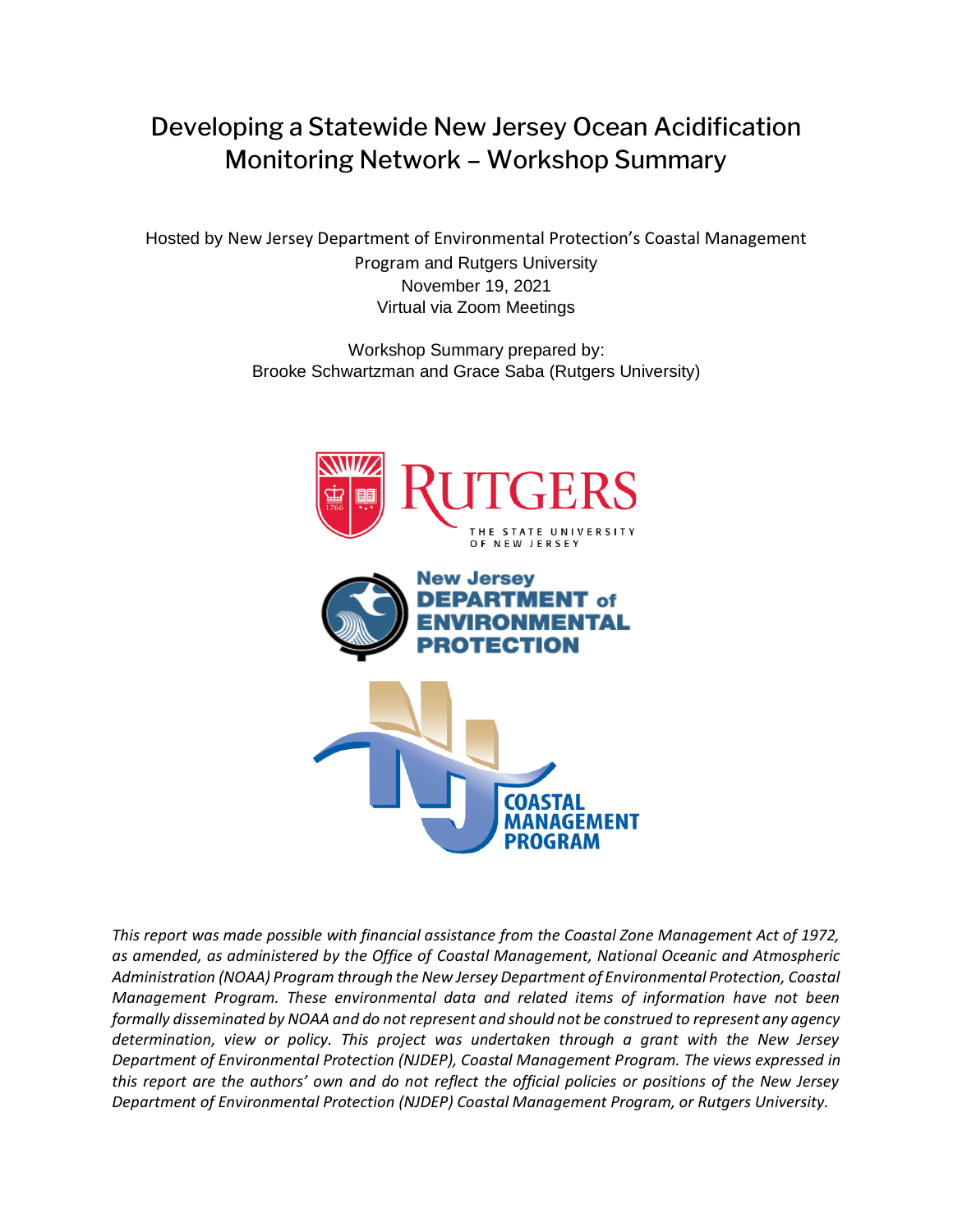<span id="page-1-0"></span>

| Contents                                                                                                                                                                          |    |
|-----------------------------------------------------------------------------------------------------------------------------------------------------------------------------------|----|
| <b>Workshop Overview</b>                                                                                                                                                          | 3  |
| <b>Background Information</b>                                                                                                                                                     | 3  |
| <b>Meeting Objectives and Outcomes</b>                                                                                                                                            | 4  |
| Theme 1: Why an OA Monitoring Network?                                                                                                                                            | 4  |
| Presentation 1: Why an OA Monitoring Network? (Megan Rutkowski – NJDEP)                                                                                                           | 4  |
| Presentation 2: Current Monitoring Efforts and Gaps in NJ Waters and How Best to Gap<br>Fill (Dr. Grace Saba - Rutgers University)                                                | 6  |
| <b>Group Discussion on Optimizing Network</b>                                                                                                                                     | 8  |
| Gaps in Monitoring                                                                                                                                                                | 9  |
| <b>Partnerships for Monitoring</b>                                                                                                                                                | 10 |
| Lab Capacity for Monitoring Samples                                                                                                                                               | 11 |
| Theme 2: Coordinating an OA Network                                                                                                                                               | 12 |
| Presentation 3: Planning and Improving the West Coast OAH Monitoring Network:<br>Roads Traveled and Lessons Learned (Dr. Caren Braby - Oregon Department of Fish and<br>Wildlife) | 12 |
| Presentation 4: A Gaps Analysis to Enhance California's OA Monitoring Network (Dr.<br>Stephen Weisberg - Southern California Coastal Water Research Project Authority)            | 14 |
| <b>Group Discussion on Network Coordination</b>                                                                                                                                   | 16 |
| <b>Data Collection</b>                                                                                                                                                            | 16 |
| Data Management                                                                                                                                                                   | 17 |
| Theme 3: Strategies for Stakeholder Engagement and Network Participation                                                                                                          | 18 |
| Presentation 5: Working with Industry to Fortify Aquaculture in a Future Ocean (Dr.<br>Nichole Price - Bigelow Laboratory for Ocean Sciences)                                     | 18 |
| Presentation 6: What's Up with the Carbonate Chemistry? A Commercial Shellfish<br>Aquaculture Perspective (Mike Congrove - Oyster Seed Holdings)                                  | 19 |
| Group Discussion on Stakeholder Engagement and Participation                                                                                                                      | 21 |
| <b>Seagrass and Seaweed Mitigation</b>                                                                                                                                            | 21 |
| <b>Connecting with Industry Partners</b>                                                                                                                                          | 21 |
| Appendix                                                                                                                                                                          | 23 |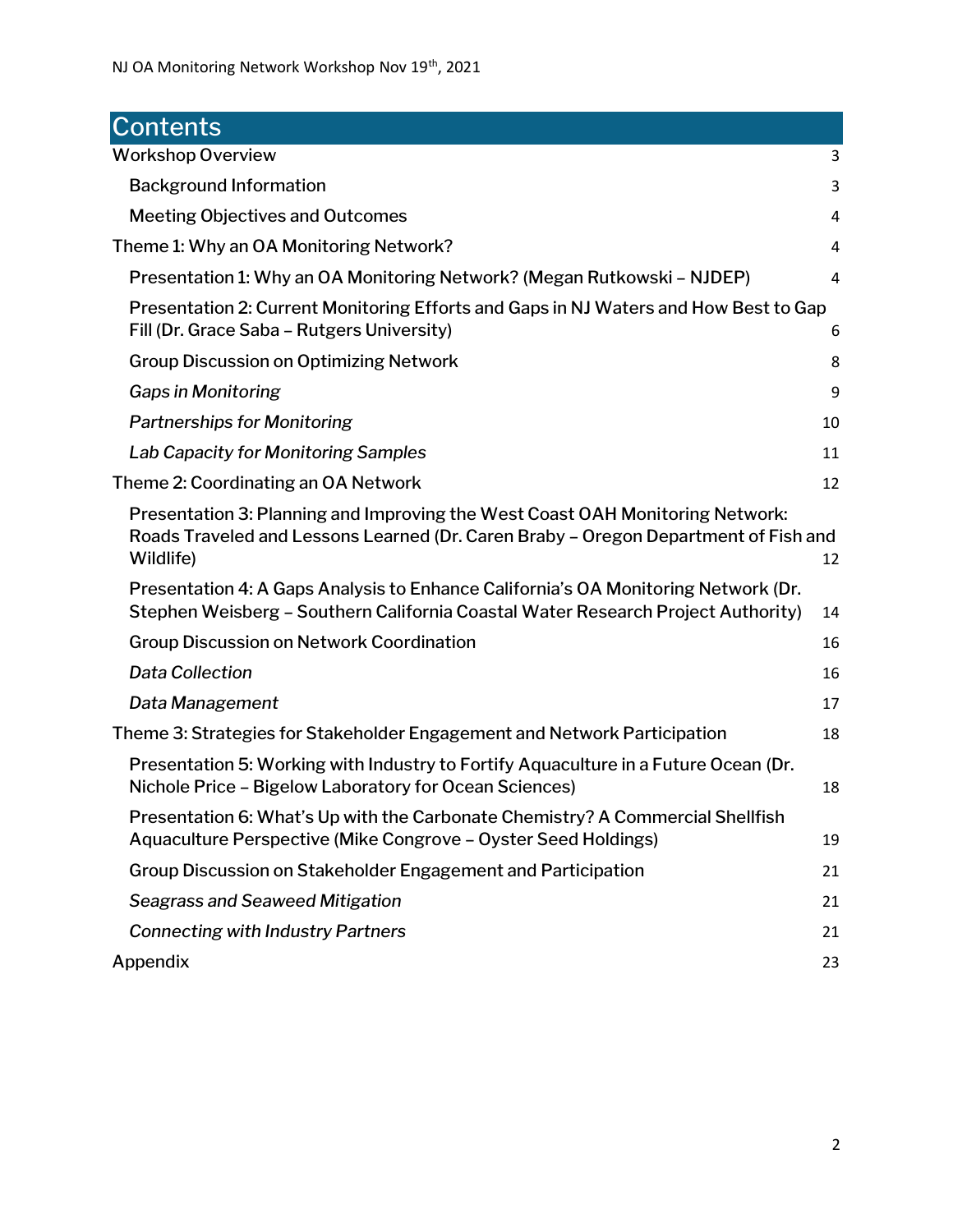# Workshop Overview

## <span id="page-2-0"></span>Background Information

On June 30, 2020, the New Jersey Department of Environmental Protection (NJDEP) published the 2020 New Jersey Scientific Report on Climate Change. This document states that "New Jersey is at increased risk to the effects of ocean acidification due to its economic dependence on shellfish harvests, with southern New Jersey counties ranking second in the United States in economic dependence on shelled mollusks. […] [While it is predicted that] New Jersey will not see unfavorable acidification conditions for shellfish until 2100, given the State's dependence on shellfish resources, there will be high social and economic impacts." As a result of this concern, NJDEP's Coastal Management Program (NJCMP) engaged a team of experts at Rutgers, The State University of New Jersey ("Rutgers University"). The Rutgers University Team was charged with offering insights regarding potential approaches that the Coastal Management Program (CMP) could undertake to initiate a focused OA effort in New Jersey.

In 2020, the Rutgers University Team supplied the CMP with: 1) an assessment of the current scientific understanding of OA impacts in New Jersey; 2) an assessment of gaps in OA scientific knowledge in New Jersey and opportunities to address those gaps; 3) an analysis of other coastal states' focused OA efforts to inform the content and approach of a possible OA initiative in New Jersey; 4) an outline of key elements that might be appropriate for a New Jersey OA Action Plan; 5) an educational infographic for outreach and education with New Jersey residents; and 6) a database of stakeholders the CMP could utilize for outreach and education efforts. These findings were detailed in the Rutgers University Team's report titled, ["Opportunities to Address Ocean](https://njclimateresourcecenter.rutgers.edu/resources/opportunities-to-address-ocean-acidification-impacts-in-new-jersey/)  [Acidification Impacts in New Jersey: An Outline of Options for the New Jersey Coastal](https://njclimateresourcecenter.rutgers.edu/resources/opportunities-to-address-ocean-acidification-impacts-in-new-jersey/)  [Management Program"](https://njclimateresourcecenter.rutgers.edu/resources/opportunities-to-address-ocean-acidification-impacts-in-new-jersey/).

The current acidification monitoring efforts in New Jersey are a mosaic of individual projects without cohesiveness. Recent investigations have identified locations of OA monitoring in the state and the larger Mid-Atlantic region. There exists an opportunity to strategically link these efforts and develop a comprehensive statewide OA monitoring network. This network would facilitate efforts through a coordinated membership that can cohesively identify observation gaps, coordinate observation efforts to maximize temporal and spatial coverage, and expand observing capabilities within the network. Furthermore, engaging stakeholders is essential to advancing a coordinated OA initiative. This engagement can come in many forms, such as allowing for public commentary on proposed policy, and conducting educational outreach regarding the potential economic impacts of OA. New Jersey does not currently have such a forum with which to begin a science-informed dialogue among stakeholders. Based on the experiences in other states, results from scientific monitoring have been critical to initial engagement of fishery and shellfish industry actors.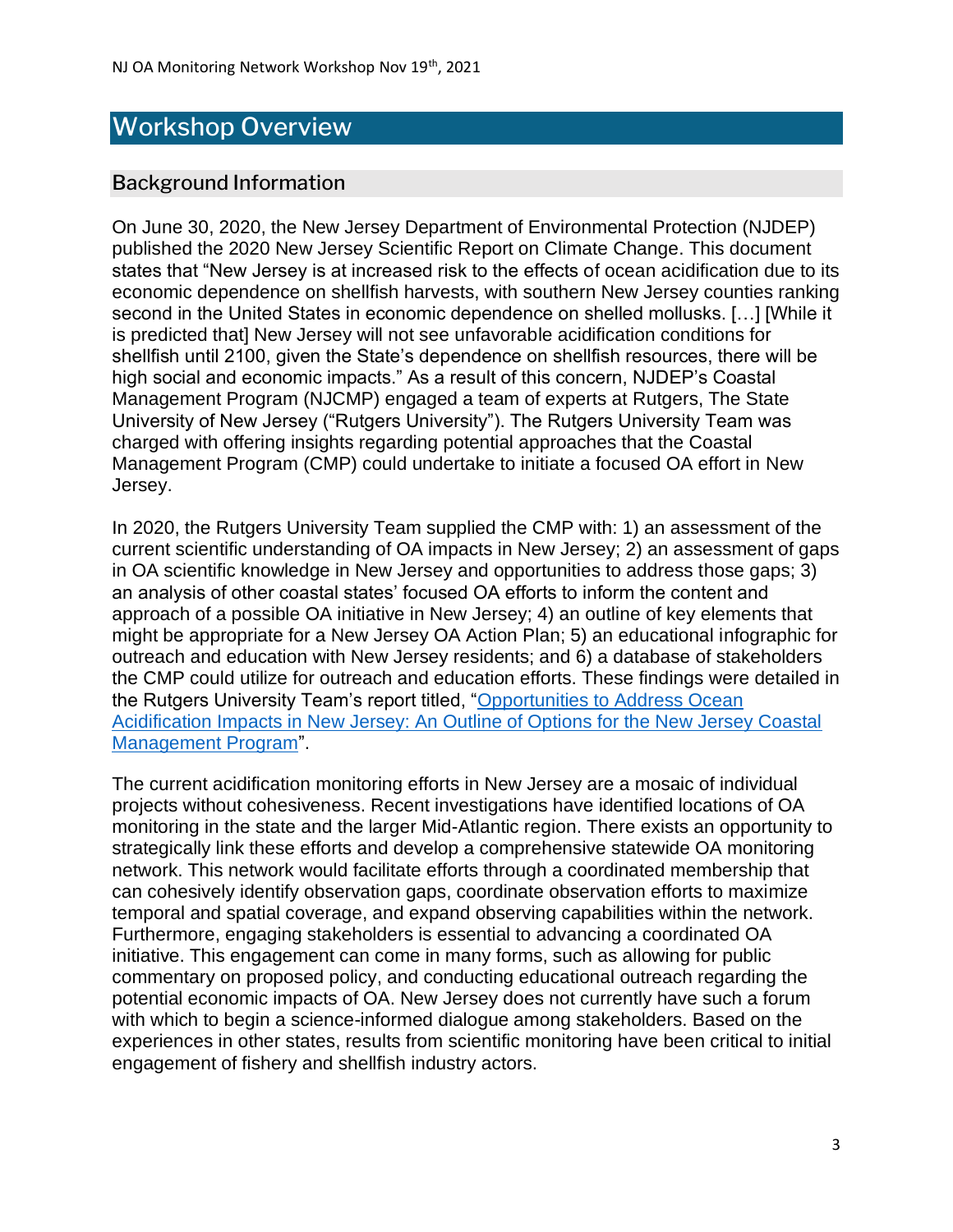#### <span id="page-3-0"></span>Meeting Objectives and Outcomes

On November 19<sup>th</sup>, 2021 Rutgers University and the NJCMP OA team jointly composed and facilitated a virtual workshop via Zoom Meetings. Workshop attendees were invited to participate based on previous efforts that identified entities collecting OA data and entities whose partnership will be essential in building a strong monitoring network. Those invited included industry (e.g., commercial shellfisheries, commercial and recreational fin fisheries, hatcheries, aquaculture facilities, nurseries), offshore wind developers, state executive branch agencies, federal researchers, academic institutions, and non-profit organizations.

The objectives of the workshop were as follows:

- Review the existing acidification monitoring in New Jersey state waters and the current observation gaps
- Collectively summarize locations, time periods, and potential approaches to optimize and expand monitoring in New Jersey
- Discuss required costs, logistics, and next steps needed to develop, coordinate, and maintain a statewide acidification monitoring network
- Discuss strategies for communication, engagement, and partnerships with industry stakeholders

The outcomes to be produced from this workshop were as follows:

- Workshop summary report that includes a summary of the workshop discussions pertaining to the four workshop aims described above (this document).
- Recommendations for Developing and Maintaining a New Jersey Statewide Monitoring Network document which would integrate recommendations and guidance derived during the workshop for NJCMP consideration.

# <span id="page-3-1"></span>Theme 1: Why an OA Monitoring Network?

<span id="page-3-2"></span>Presentation 1: Why an OA Monitoring Network?

# Megan Rutkowski (NJDEP)

Megan is an Environmental Scientist with the New Jersey Department of Environmental Protection (NJDEP) and has worked under several coastal offices and bureaus since 2004, most recent of which is the Bureau of Climate Resilience Planning. Her area of focus is the science behind resilience planning, particularly in regard to ocean issues. She leads the OA team at DEP's Coastal Management Team and also serves as a Steering Committee member for the Mid-Atlantic Coastal Acidification Network (MACAN) and also leads the MACAN Policy Working Group. She received her Bachelor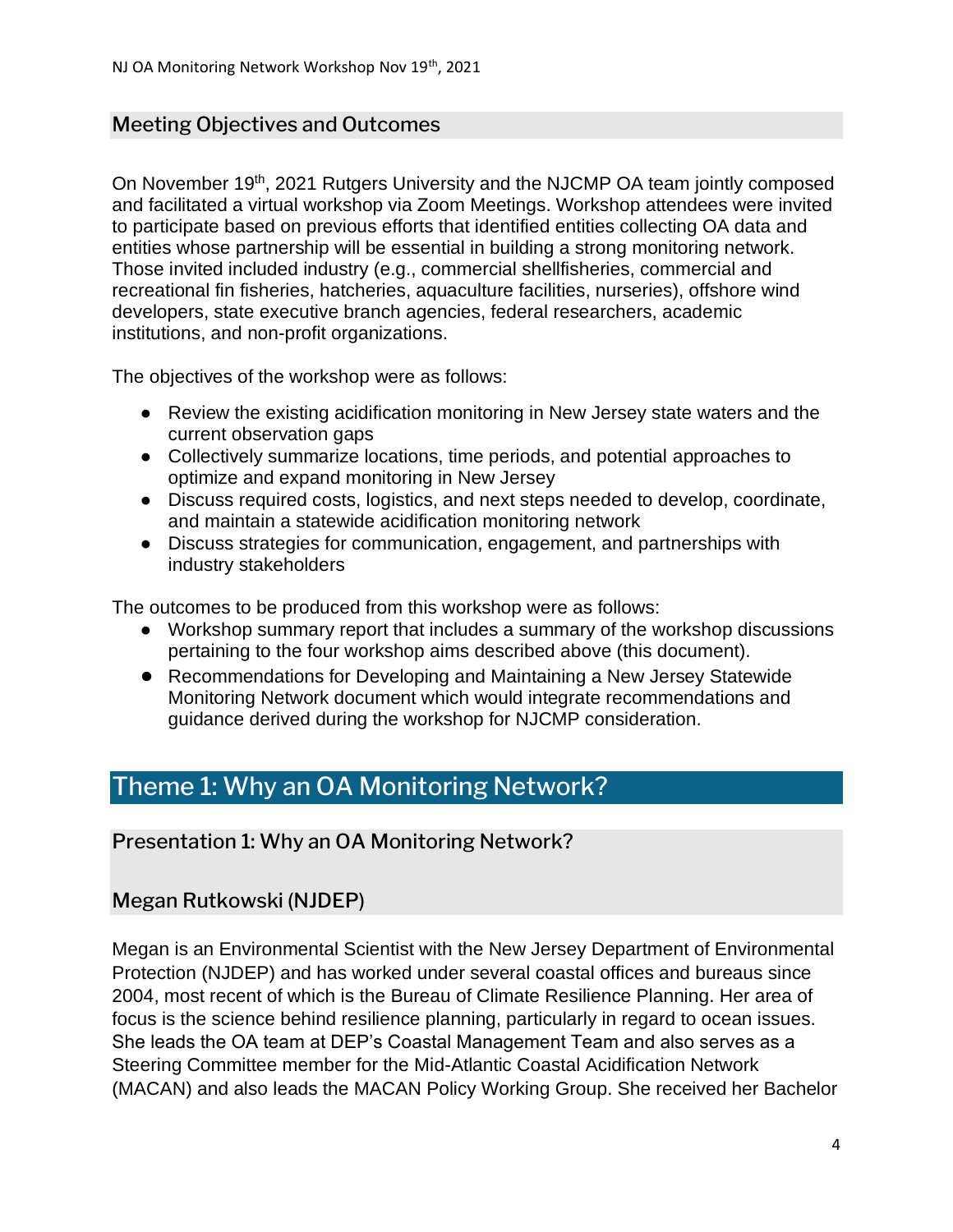in Environmental Science at Stockton University and her Master's in Earth Sciences at the University of Pennsylvania.

#### Presentation Summary

New Jersey's climate change and ocean acidification efforts were advanced by Executive Order 89 which was signed into law by Governor Murphy in 2019. It created the Chief Resilience Officer position, the Bureau of Climate Resilience Planning, and the Interagency Council on Climate Resilience. EO 89 also directed NJDEP to write the first [Scientific Report on Climate Change,](https://www.nj.gov/dep/climatechange/docs/nj-scientific-report-2020.pdf) and the Statewide Climate Change Resiliency Strategy with a Coastal Resilience Plan.

From the Scientific Report on Climate Change, which contains a chapter dedicated solely to OA, it was discovered that New Jersey is at high risk of economic harm caused by OA impacts. Southern NJ counties rank 2<sup>nd</sup> in the nation in terms of their economic dependence on shellfish, which are known to suffer from increased ocean acidity. Coastal ecosystems will also be harmed by local amplifiers including eutrophication (excessive levels of nutrients and algal growth in water), freshwater runoff, and upwelling (rising of deep-level sea water to the ocean's surface). The chapter concluded with an analysis of gaps in the data surrounding OA. One issue is that the ecological impacts of ocean acidification on Mid-Atlantic marine life and ecosystems are not fully understood yet. The other primary concern is that the ocean acidification sampling technology and methodology needs to be more consistent in order to improve data accuracy.

The Bureau of Climate Resilience and Bureau of Marine Water Monitoring combined efforts to create the OA Team. The team then engaged Rutgers University's NJ Climate Change Resource Center to fill knowledge gaps in science, learn about OA Action Planning from other coastal states, and outline elements to be used in New Jersey's eventual OA Action Plan. Since its inception, the OA Team has expanded to include partners across the NJ Coastal Management Program. In 2021, New Jersey joined The OA Alliance, an international organization dedicated to bringing governments together in a concerted effort to combat ocean acidification.

The OA Team and Rutgers University are partnering again to build out an ocean acidification monitoring network for New Jersey. It was determined in the Scientific Report on Climate Change that NJ would benefit from a comprehensive monitoring network to address observation needs. The OA Monitoring Network Workshop is a first step in achieving this goal. The OA Team and Rutgers are also working to fill regional and biological research gaps, and expand stakeholder engagement. This work will all culminate into an OA Action Plan for the state. OA action plans should include strategies for reducing carbon and land-based pollution, strengthening monitoring near shore, partnering with industry, and sharing information.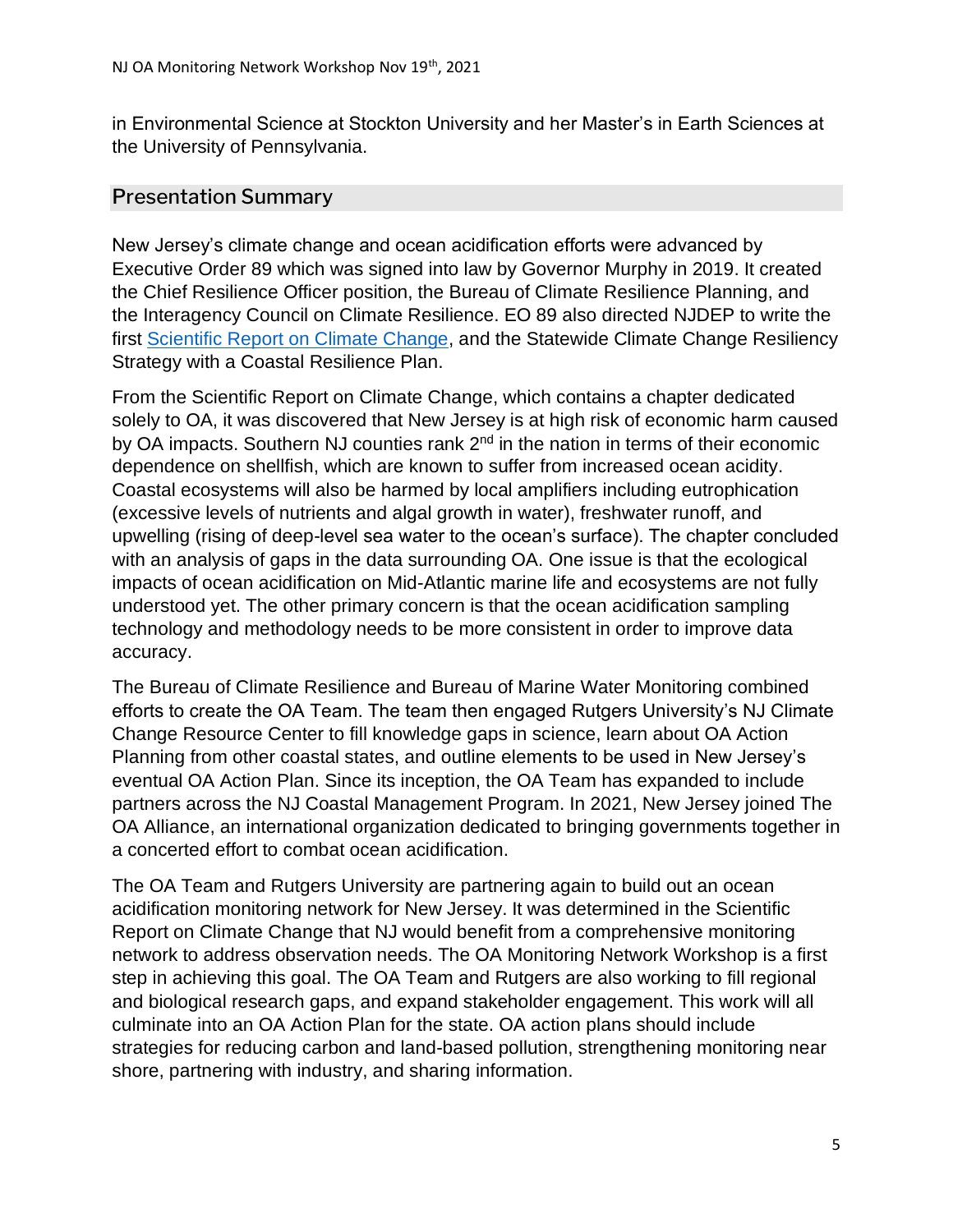The presentation concluded with Megan sharing her email address [\(Megan.Rutkowski@dep.nj.gov\)](mailto:Megan.Rutkowski@dep.nj.gov) for any who may have additional questions.

# <span id="page-5-0"></span>Presentation 2: Current Monitoring Efforts and Gaps in NJ Waters and How Best to Gap Fill

Dr. Grace Saba (Rutgers University)

Grace Saba is an Assistant Professor in the Department of Marine and Coastal Sciences at Rutgers University. Her broad research interests are in the fields of coastal marine organismal ecology and physiology, with emphasis on how organisms interact with their environment and other organisms, how physiological processes impact biogeochemistry), and how climate change impacts these processes. She conducts experimental laboratory and field studies, and utilizes ocean technology to monitor physical, biological, and chemical properties in habitats of commercially and recreationally important species. She co-founded the Mid-Atlantic Coastal Acidification Network (MACAN), and currently serves on the MACAN Steering Committee and Science Working Group.

#### Presentation Summary

Dr. Grace Saba began with an overview of ocean and coastal acidification and the potential impact on marine organisms. Atmospheric carbon dioxide (CO2) has increased over 40% since the 1800's.<sup>1</sup> There has been a corresponding drop of 0.1 pH units, causing a 28% increase in ocean acidity  $-$  a rate of change 10x faster than anything experienced over the past 50 million years.<sup>2</sup> Ocean acidification is now a global-scale issue. Projections from the Intergovernmental Panel on Climate Change (IPCC) estimate that CO<sub>2</sub> emissions will double by 2100 and with that a corresponding drop of 0.2 to 0.3 pH units; this is equivalent to a 100% to 150% surge in ocean acidity.<sup>2</sup>

In studying the effects of OA on organisms, it was found that acidification has strong, negative impacts on survival and calcification, and milder, but still negative, impacts on growth, development, and reproduction<sup>3</sup>. More recently, data were collected from a series of ocean acidification studies on 18 species economically important to the Mid-Atlantic.<sup>4</sup> After looking at several response variables, it was determined that 65% of these species had a negative response to OA, 5% had a positive response to OA, and 30% had no measured response to  $OA<sup>4</sup>$ . Another study found that because of a

<sup>1</sup>Dlugokencky & Tans (2020) Trends in atmospheric carbon dioxide. NOAA Earth System Research Laboratory.

<sup>2</sup> Intergovernmental Panel on Climate Change [IPCC] (2019) Summary for Policymakers. *IPCC Special Report on the Ocean and Cryosphere in a Changing Climate*.

<sup>3</sup> Kroeker et al. (2013) Impacts of ocean acidification on marine organisms: quantifying sensitivities and interaction with warming. *Glob Chang Biol* 19(6): 1884-1896.

<sup>4</sup> Saba et al. (2019) Recommended priorities for research on ecological impacts of ocean and coastal acidification in the U.S. Mid-Atlantic. *Estuar Coast Shelf Sci* 225.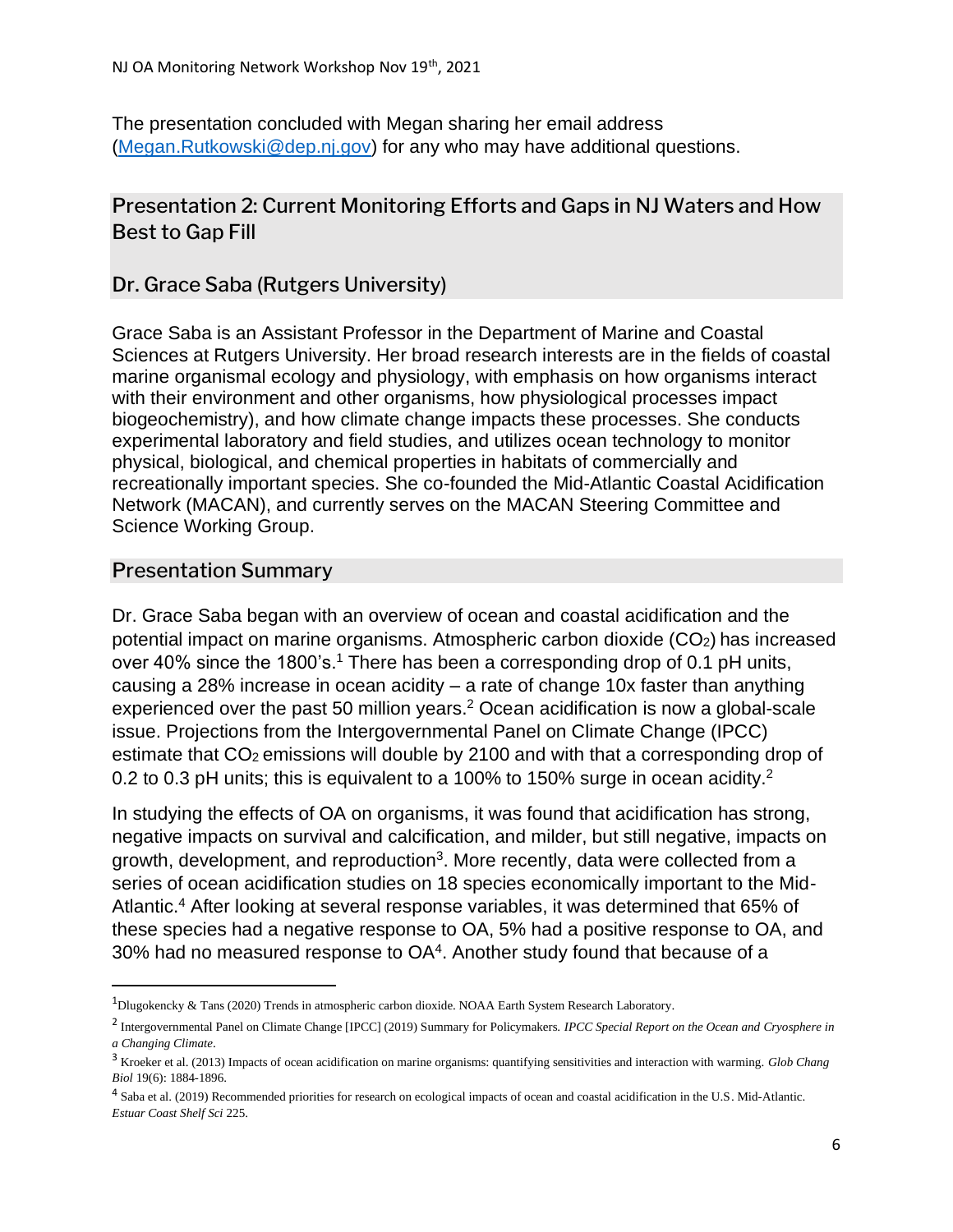combination of New Jersey's economic dependence on vulnerable commercial species and the presence of OA drivers in the area, southern New Jersey was determined to be one of the most socially vulnerable regions to OA effects<sup>5</sup>.

There are four carbonate chemistry-related variables that can be measured:

- pH: This variable measures how acidic or basic water is based on the amount of H+ present. It can be measured in the field using an electrode or solid state ionsensitive field effect transistor (ISFET)-based sensor or in a laboratory on discrete water samples using spectrophotometry
- Dissolved CO<sub>2</sub> (*p*CO<sub>2</sub>): This variable measures the concentration of CO<sub>2</sub> dissolved in the water. It can be measured with a range of sensor types.
- Total alkalinity (TA): This variable is a measure of seawater buffering capacity. Specifically, this variable measures charged ions in the water. It is typically assessed in a lab through titration but vessel-based sensors with a flow-through seawater application are now available.
- Dissolved Inorganic Carbon (DIC): This variable measures the sum of the dissolved carbon species. It is typically assessed in a lab through a coulometer but in-field spectrophotometric-based sensors are becoming available

At least two of these variables must be measured in order to calculate the other parameters of the carbonate system, including carbonate saturation state,  $\Omega$ . The two most common variables measured in the field are pH and  $pCO<sub>2</sub>$ . Additional measurements like temperature, salinity, and pressure are required too.

There are three platforms available for collecting data *in situ*:

- Vessels: This is the most traditional method and vessels provide the ability to collect detailed water column profile data. Vessels are expensive to operate, however, leading to limitations in the ability to collect data over large time and/or spatial scales.
- Buoys/Moorings: This method provides high resolution data over time but is limited to collecting data in a singular location and typically measures surfaceonly parameters. Depth-profiling platforms are commonly being operated in deeper, offshore waters but are not typical in shallow, coastal systems.
- Autonomous Underwater Vehicles (AUVs): This platform includes underwater gliders. It is the newest of the three platforms and is able to collect high resolution data over time and space. It is also a more cost-effective platform compared to vessels. However, these platforms, and the sensors developed for these platforms, are currently limited to measuring pH only.

Several entities are performing ocean water monitoring off of the coast of New Jersey. The water quality sampling being performed by NJDEP and NYSDEC include a combination of vessel-based and moored platforms. NOAA is performing vessel-based

<sup>5</sup>Ekstrom et al. (2015) Vulnerability and adaptation of US shellfisheries to ocean acidification. *Nature Climate Change* 5(3): 207-214.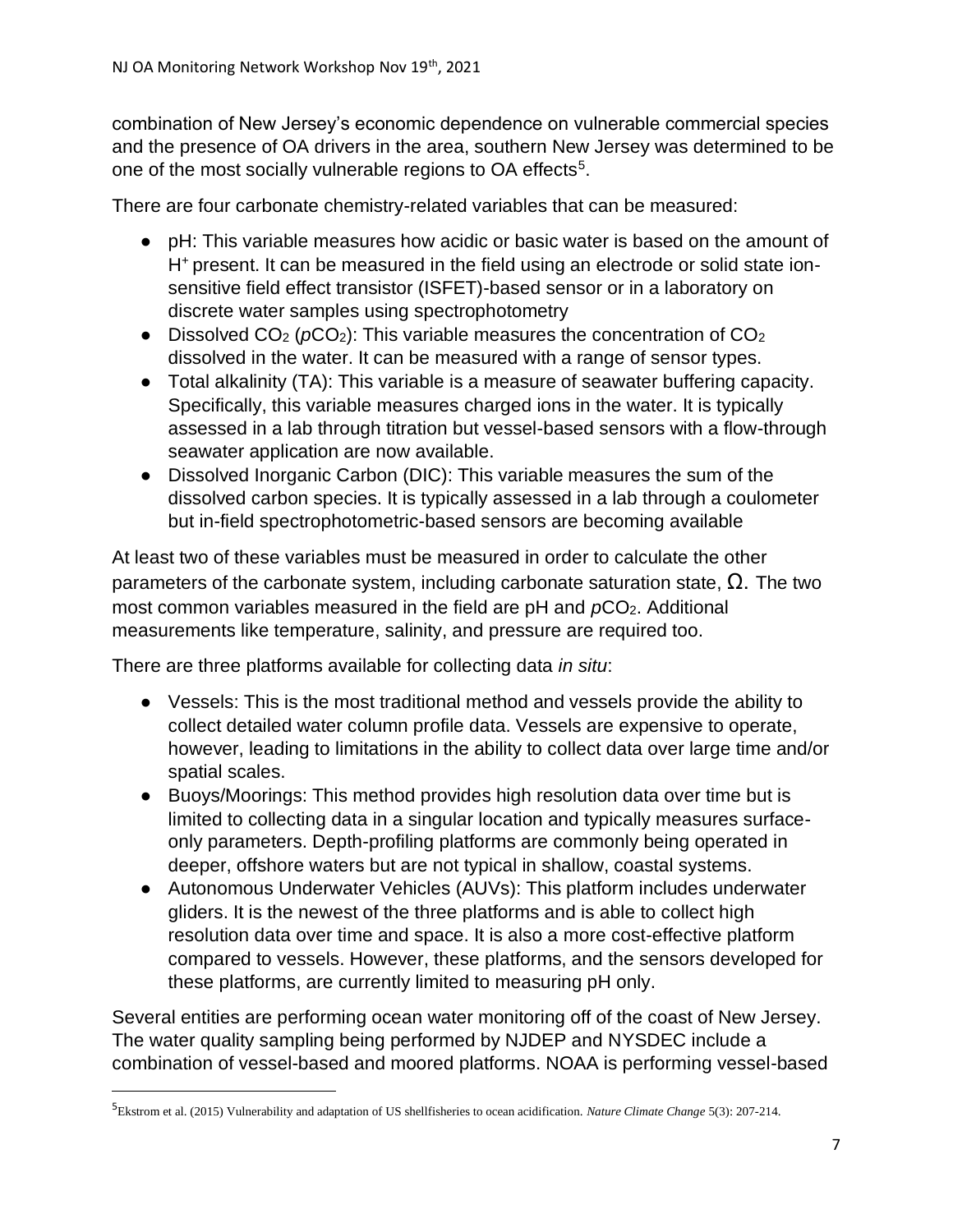monitoring including East Coast Ocean Acidification (ECOA) surveys every 3-4 years (Ocean Acidification Program) and seasonal Ecosystem Monitoring surveys (Northeast Fisheries Science Center). Academic groups, including Rutgers University and Stony Brook University, utilize gliders among other methods. Additional organizations like JC NEER and BBP are using moored platforms for measurements of pH and/or  $pCO<sub>2</sub>$ . Data tracked from the early 80's until now shows that Mid-Atlantic waters have increased in acidity over time with increases in  $p$ CO<sub>2</sub>.<sup>6</sup> The impacts on  $\Omega$  are less clear. New Jersey sits at a point where lower saturation state northern waters mix with higher saturation state southern waters<sup>7</sup>, thereby causing large variability in the saturation states of NJ coastal waters. Seasonal changes have been found to impact the level, or intensity, of acidification.<sup>8</sup> During summer months, bottom "Cold Pool' waters on the NJ shelf are isolated from surface waters, resulting in lower pH and  $Ω$ . However, surface to bottom mixing caused from increased winds and storms in the fall alleviate the low pH/  $\Omega$  in bottom waters.<sup>8</sup>

While the data collected so far has been extremely valuable in understanding eventbased and seasonal dynamics, there are data gaps that need to be filled in order not only to establish a baseline climatology for carbonate chemistry to determine long-term changes, but also to better pinpoint times and/or locations where acidification is already an issue in important organism habitats. Specifically, the state requires higher sampling frequency, measurements of multiple carbonate chemistry parameters, higher resolution bottom water measurements, monitoring across the salinity gradient, and co-located biological response monitoring<sup>9</sup>. In response to these needs, New Jersey would benefit from establishing a statewide OA monitoring network. Four initial strategies for filling the data gaps were offered by the Rutgers team. These include efforts to:

- Synthesize data and develop data products from the repository of previous and ongoing OA monitoring efforts.
- Coordinate with partner agencies to add carbonate chemistry parameters to existing monitoring stations.
- Optimize existing glider-based observation programs.
- Partner with industry groups to begin monitoring at economic sites of interest.

The presentation concluded with Grace sharing her email address (saba@marine.rutgers.edu) for any who may have additional questions.

# <span id="page-7-0"></span>Group Discussion on Optimizing Network

<sup>6</sup>Xu et al. (2020) Long‐Term Changes of Carbonate Chemistry Variables Along the North American East Coast. *J Geophys Res: Oceans* 125(7). <sup>7</sup>Wanninkhof et al. (2015) Ocean acidification along the Gulf Coast and East Coast of the USA. *Continental Shelf Res* 98: 54-71.

<sup>8</sup>Wright-Fairbanks et al. (2020) Autonomous observation of seasonal carbonate chemistry dynamics in the Mid-Atlantic Bight. *J Geophys Res: Oceans* 125(11): e2020JC0165052020.

<sup>9</sup>Goldsmith et al. (2019) Scientific Considerations for Acidification Monitoring in the U.S. Mid-Atlantic Region. *Estuar Coast Shelf Sci* 225: 106189.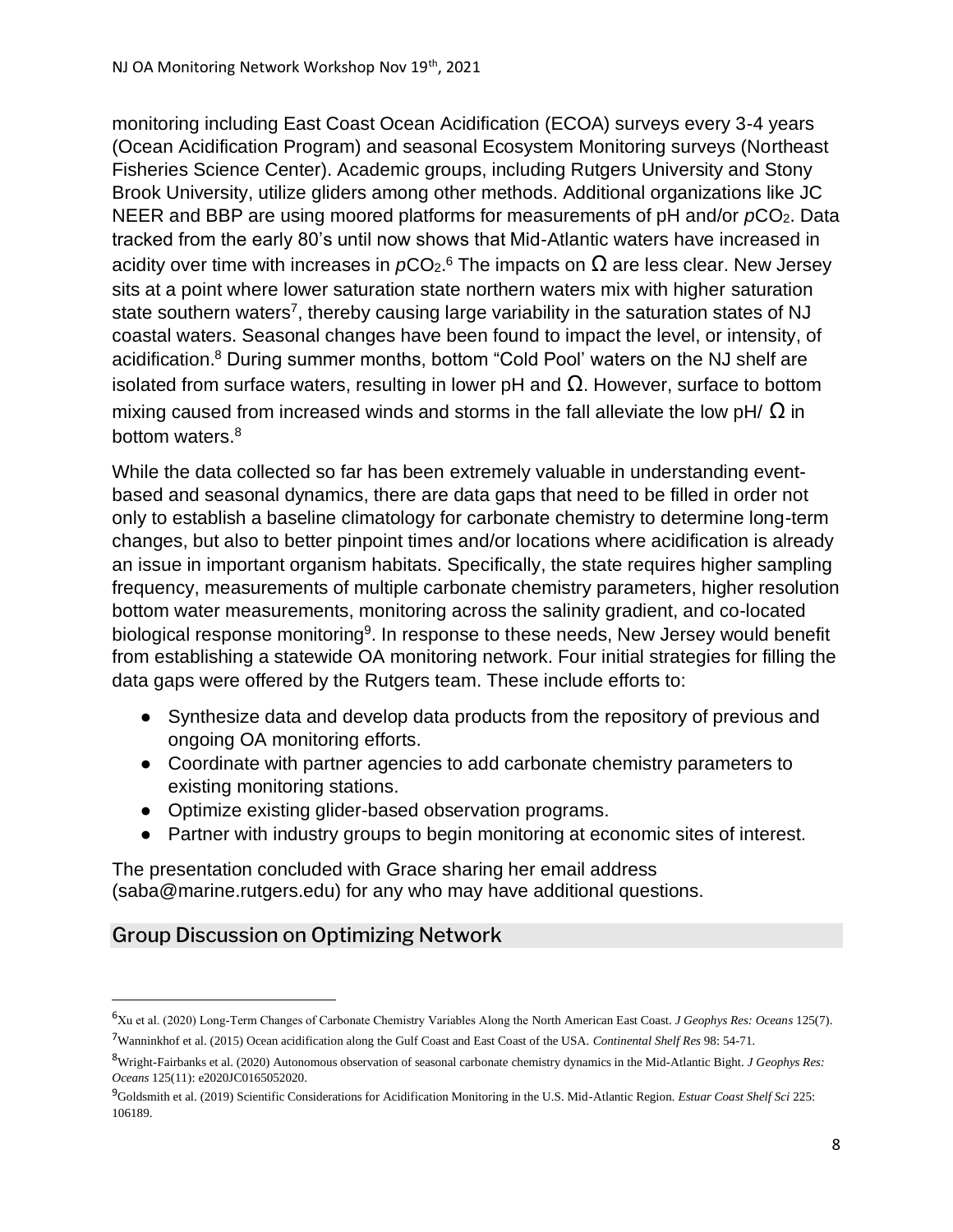Group discussions on this topic organically fell into three major themes: 1) Gaps in Monitoring, 2) Partnerships for Monitoring, and 3) Lab Capacity for Sample Analysis. These are discussed in detail below.

# <span id="page-8-0"></span>*Gaps in Monitoring*

Most information we have pertaining to the response of marine organisms to OA is from controlled laboratory experiments; as a result, there has been much recent discussion on if these responses hold true under natural conditions *in situ*. Therefore, the colocation of biological monitoring alongside oceanic water quality monitoring is critical in better understanding the impacts that OA has on economically vital species. One source of biological data are the ECOA cruises which travel between the Gulf Coast and Maine every 3-4 years. These cruises cover several transects, two of which are in NJ coastal waters. The cruises collect measurements of all four carbonate chemistry parameters (pH, TA, *p*CO2, DIC) and biological parameters, including net primary production (the rate at which phytoplankton produce biomass) and community respiration (total amount of CO<sub>2</sub> produced by an individual organism). There were suggestions of adding additional biological samples to these cruises (i.e., zooplankton sampling, fish acoustics), if funding and logistics allow. A new project in coordination with the EcoMon cruises is adding a pteropod bioindicator component to their surveys. There was group consensus that additional efforts need to be carried out to create a comprehensive picture of the impacts of OA on economically vital species.

Several attendees representing a range of water quality monitoring organizations indicated interest in getting involved with sampling. In order to do this, however, there was consensus that the community adopt similar protocols and data quality assurance and quality control procedures. NJDEP's data collection standards, methodology for collecting samples, along with guidance on the appropriate equipment for collecting such data, would be necessary. A cohesive list of the exact parameters that DEP needs measured and the level of importance for each would be helpful as well.

Certain natural processes are not fully understood in terms of how they influence OA. Monitoring can be structured in such a way that it fills these gaps. There is a preliminary understanding that OA impacts coastal marshes and is simultaneously influenced by inputs from terrestrial and freshwater bodies, but current monitoring does not focus on these interactions yet. Benthic flux monitoring has not been considered in the OA plan so far but may prove to be insightful as interactions with sediments are likely an important factor for benthic dwelling organisms. Naturally acidic Pineland waters impact background concentrations which then directly affect oceanic pH, yet there is little monitoring on the relationship between Pineland waters and OA. On a statewide level, more information is needed on background concentrations in general. In order to determine boundaries between background concentration measurement areas, the salinity information from DO gliders could be used to locate boundaries of freshwater influence along the coast. This effort can be bolstered with the eutrophication models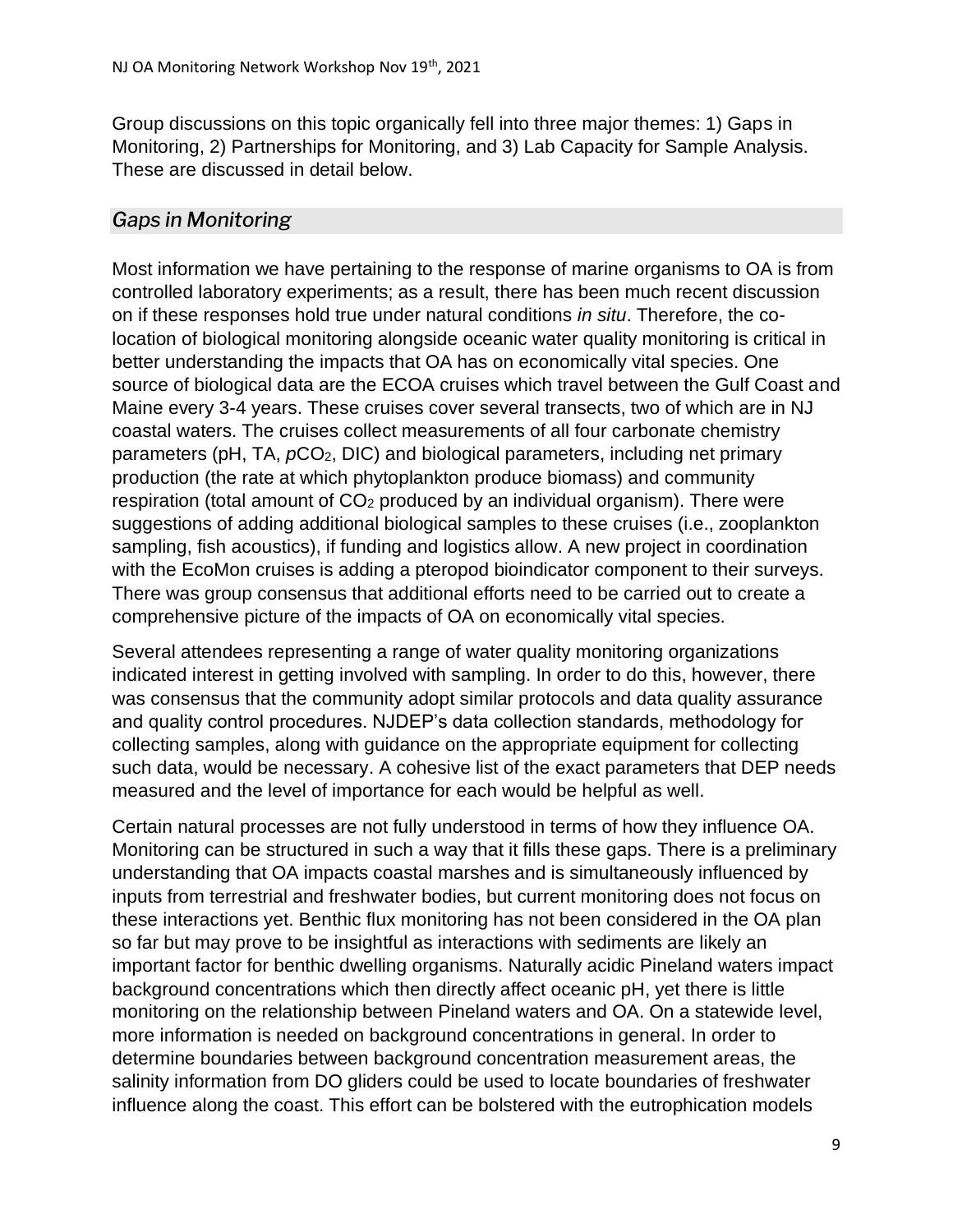being developed by Long Island Sound and Rutgers' tide prediction modeling. Gliders are also able to capture these relationships because they measure chlorophyll. An additional process to be monitored further is how freshwater determines saltwater's buffering capacity in the areas where they converge. There are difficulties in choosing indicators for these regions because of extreme fluctuations in the water's chemistry, but one option would be using exoskeletons and shells from invertebrates living in the area.

In making decisions about how and where to monitor, there first needs to be an understanding about if and where spatial and temporal variability exist. From there, the state can better plan where high-density sampling is needed. Due to the labor and time costs inherent to collecting samples, a case can be made for favoring the usage of sensors instead. So far, there is known variability in spatial and temporal data along the north to south shelf of NJ, although there is room to study these variations in further detail. Before any of this planning is done, it would be beneficial to answer larger questions around who the monitoring is done for and what the data will ultimately be used for. Data collection cannot be based purely off of academic interests, but needs to incorporate actionable concerns as well. An additional data gap exists around the level of resolution to measure parameters at; however, it is difficult to know the resolution needed for any given parameter until after it has been measured.

## **Key Takeaways:**

- Increase the co-location of biological monitoring and carbonate system monitoring
- Create standard protocols, methods, data QA/QC materials for the on-ramping of new monitoring partners
- Be intentional in locating sensors where they can unearth additional information on OA processes not fully understood including freshwater inputs and background concentrations.
- Strategically fill data gaps so that they solve actionable problems rather than gather data for the sake of gathering data.

# <span id="page-9-0"></span>*Partnerships for Monitoring*

There have been brief discussions with offshore wind developers about adding sensors to their platforms, although no concrete partnerships are in place yet. These conversations are ongoing and occurring at a statewide and regional level. The ideas pulled from this workshop will be used to guide decisions about where to collect additional data. There is also a survey being developed to determine preferences for data sampling methods from offshore wind partners.

The AmeriCorps Watershed Ambassadors program is made up of individuals who spend 10 months working under NJDEP to improve watershed quality. Each ambassador is assigned to a specific area within NJ and is responsible for collecting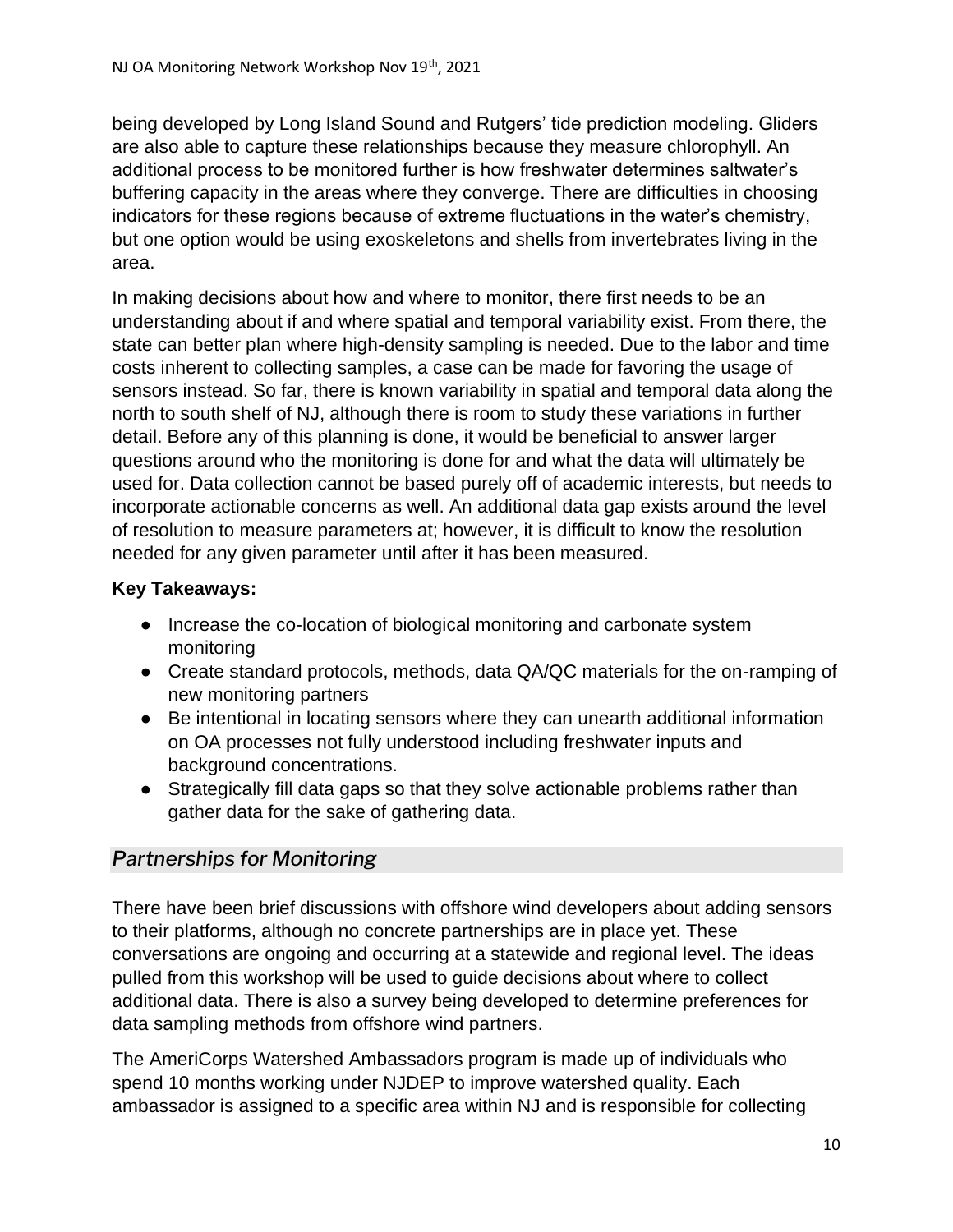samples and monitoring water quality in said location. Not all ambassadors oversee water bodies that are relevant to the study of OA, but for those who are closer to estuaries and coastal regions, they could collect additional data. For safety reasons, the ambassadors are likely unable to use boats, but could still monitor oceanic changes from piers or docks. More recently, ambassadors have been assigned to estuaries and bays which are very much relevant to the study of OA.

Partnerships with commercial and recreational fisherman would produce samples from both nearshore and offshore waters and these measurements would be co-located with biology (e.g., presence/absence, abundance, biomass). Other commercial actors, like hatcheries, could engage in OA monitoring as well. These sites may not always be located in the exact area of interest, but because of how seriously the aquaculture industry could potentially be impacted by OA, there may exist a fruitful funding opportunity by partnering with such groups. If partnerships with commercial industry are pursued, further thought will need to be given on who exactly would perform sample analysis and how to ensure quality in data collection.

#### **Key Takeaways:**

● Pursue partnerships with offshore wind developers, AmeriCorps Watershed Ambassadors, and commercial and recreational fisherman while being intentional in addressing the unique challenges associated with each.

#### <span id="page-10-0"></span>*Lab Capacity for Monitoring Samples*

Collecting samples is the first hurdle to overcome for gap filling observations, but the second hurdle is having access to a certified laboratory to analyze discrete water samples using community-accepted quality control standards. NJDEP operates a laboratory to process samples collected by NJDEP, but there is currently no statewide lab that can be contracted to analyze water samples collected by other entities. There are also a few academic institutions and academic working groups with the ability to analyze samples. As of now, however, there is not a clear understanding of the total lab capacity available, nor is there a formalized network of labs that a monitoring group can easily access and use to find laboratory partnerships. Due to the dearth of available labs, monitoring opportunities are limited. Another effect of this is that research efforts are siloed to studying very specific attributes as labs do not have the capacity to take on samples from more exploratory research. Before planning a network of labs, there needs to be an established future usage for the data. Data collected for regulatory purposes must be approved by EPA, DEP, or USGS. Regulatory usage data must also be analyzed in a certified lab. Some labs may be certified for only a few of the total parameters that are to be tested.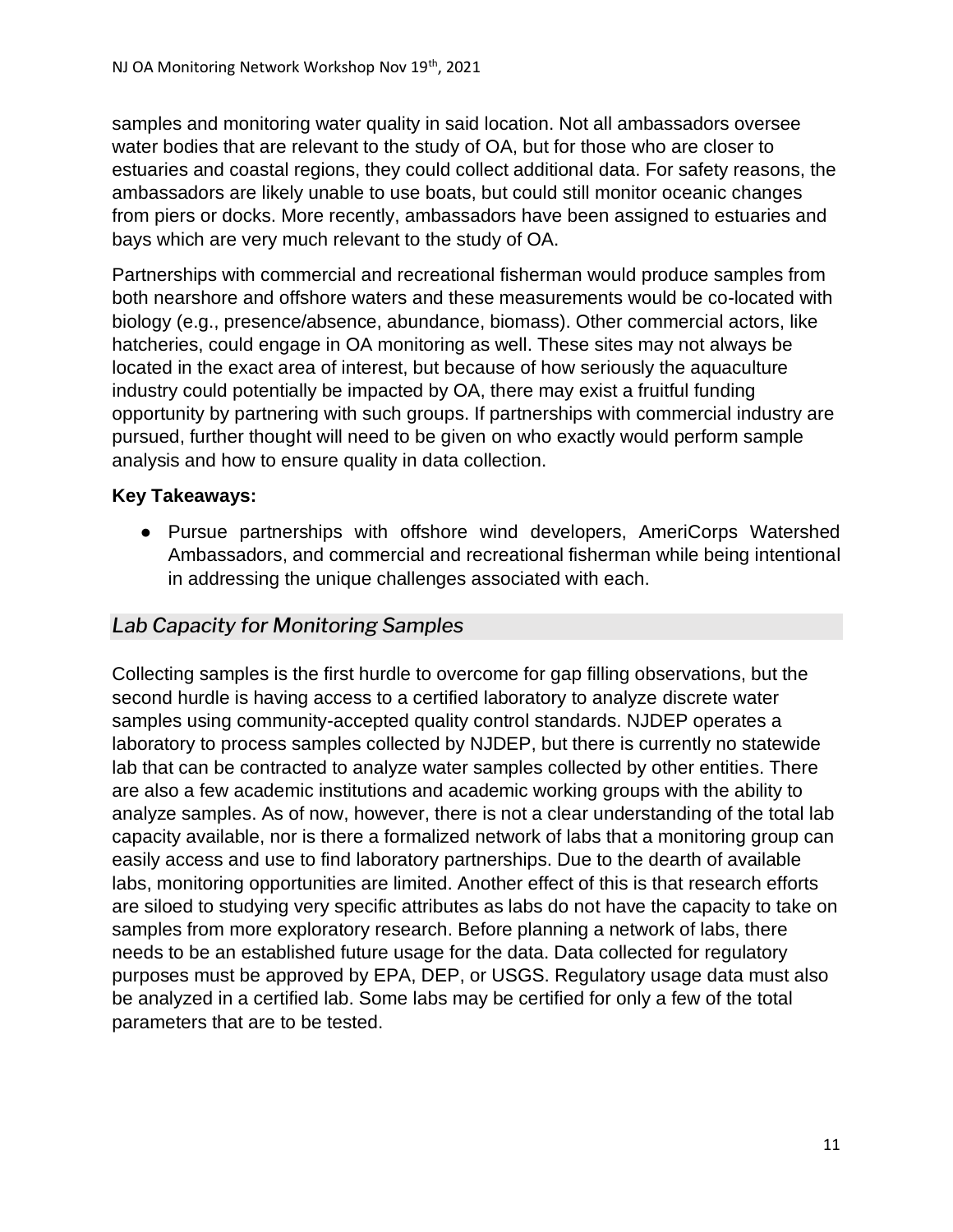#### **Key Takeaways:**

- Compile a list of certified labs with the ability to analyze carbonate chemistry samples for those collecting samples to form partnerships with.
- Create and distribute best practices to ensure data quality and standardization.

# <span id="page-11-0"></span>Theme 2: Coordinating an OA Network

<span id="page-11-1"></span>Presentation 3: Planning and Improving the West Coast OAH Monitoring Network: Roads Traveled and Lessons Learned

Presenter Dr. Caren Braby (Oregon Department of Fish and Wildlife)

Dr. Caren Braby is the Manager of the Marine Resources Program Manager for the Oregon Department of Fish and Wildlife, providing strategic leadership on all things 'ocean' within the state of Oregon and across the West Coast. Caren and her staff build partnerships with industry, academic researchers, tribal governments, federal & state agencies, stakeholders, and elected officials to collaboratively define, and achieve, both economic and ecosystem resilience. Her work is grounded in both fishery and ecosystem stewardship, with particular focus on changing ocean conditions (including ocean acidification and hypoxia). As Co-Chair of Oregon's legislatively-created Ocean Acidification and Hypoxia Coordinating Council and a Council member on the Pacific Fisheries Management Council, Caren is helping West Coast communities and fisheries develop successful strategies to adapt to and mitigate ocean change. She received her Doctorate from Stanford University's Hopkins Marine Station and has conducted scientific research from estuaries out to deep sea hydrothermal vents of the Pacific Ocean. Caren's career began by exploring West Coast tidepools, from the time she could first walk.

#### Presentation Summary

The first step in strengthening research of OA is to decide for whom the data is being collected and how said data should be collected. Connecting with an audience is critical because there needs to be an understanding of what matters to them in order to encourage engagement. For example, if data are collected for the public, they need to be shown ecosystem changes in the locales and within the species they care about. This can be measured via trends. If data are collected for political appointees, they need to be made aware of the issue and demonstrate the urgency for policy-based action. This can also be provided through trends. If data are collected for scientists, they need measurements that can be analyzed in such a way that they are generalizable to a region. This requires specific and rigorous monitoring of parameters. If data are collected for managers, they need information that can guide their policy, budgeting, staffing, and research decisions. How to measure this depends on what exactly managers need to know most.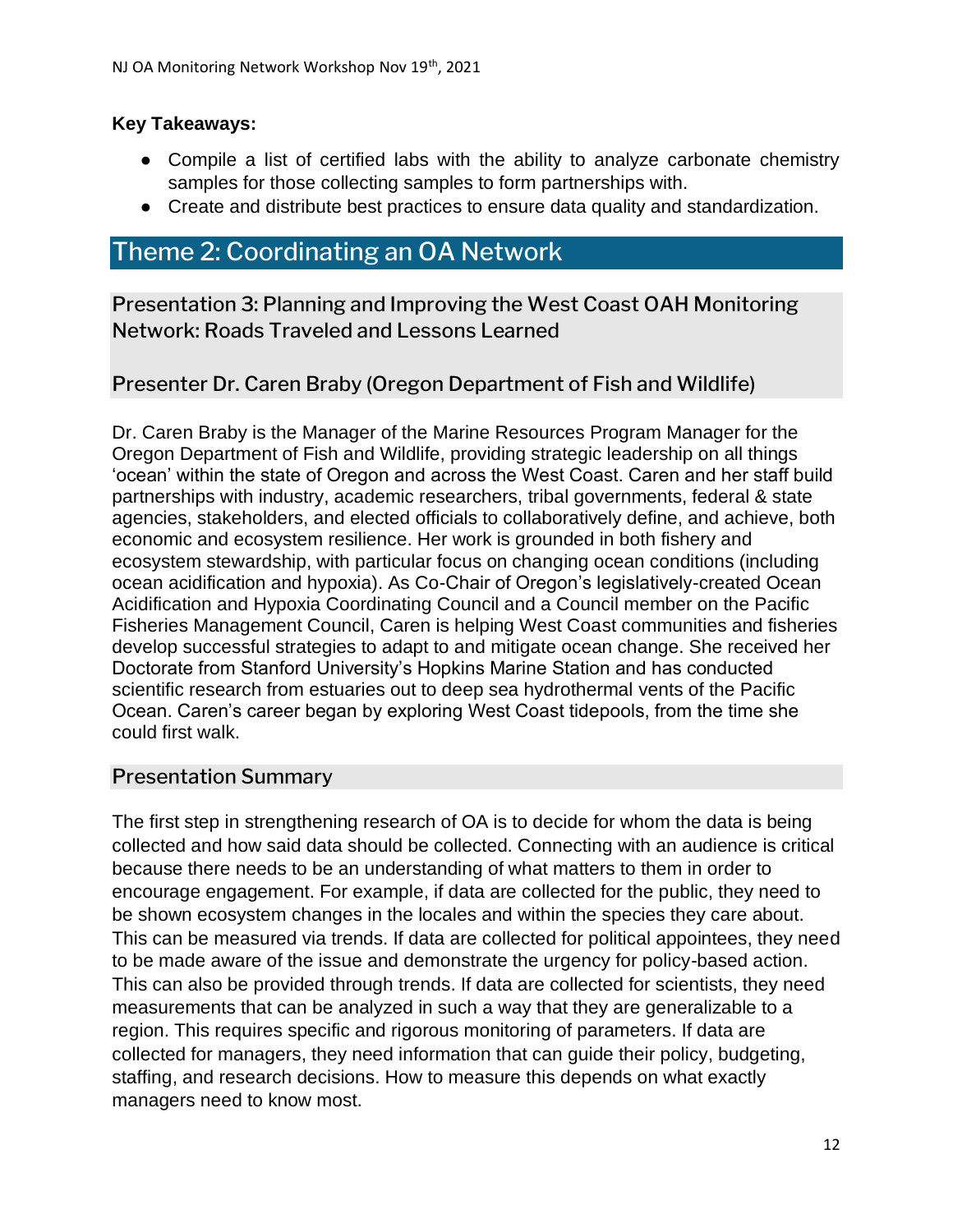In 2016, the West Coast Ocean Acidification and Hypoxia Science Panel (WCOAH-SP) looked into the key attributes needed for developing an OAH monitoring network. Several were identified, the most important being that the monitoring network supports the needs of decision-makers. Representatives from the United States federal government, British Columbia and Alaska then formed an Inventory Task Force. Based on the previous work done by WCOAH-SP, the Task Force understood that creating a network is expensive, so the building of one must be strategic. The inventory is a catalog of monitoring projects (data for the inventory are the projects themselves, and information about what data the project is collecting). The first step is to understand what monitoring already exists and from there perform a formal gaps analysis in the monitoring network. Gaps can then be filled with additional monitoring sites (or by adding sensors/metrics to an existing site), but in a strategic way realizing that not every gap is automatically a hindrance to the overall information being delivered by the monitoring network. With this process in mind, the Inventory Task Force met for two years. The team included policy and science leadership plus significant staff support from Knauss & Sea Grant Fellows. Before creating the inventory, the Task Force designed the inventory template, so that data providers were asked for the same level of detailed information, generally characterized by the following questions:

- Who is monitoring? Do they have the capacity to continue to monitor?
- Where and when are measurements taken? Is there spatio-temporal coverage?
- What metrics are being used? Are there measurements of physical, biological, and chemical indicators?
- What are the long-term data sets in existence? Which of these are at risk of losing capacity?
- What sites are providing little value now but could easily be augmented to provide lots of value?

By answering these questions, the Task Force envisioned creating a catalog of monitoring projects that could be used to make future monitoring investments – strategically, to maximize spatio-temporal and discipline (metric) coverage. The inventory (access [here\)](https://geo.maps.arcgis.com/apps/webappviewer/index.html?id=a8b5c0ecfbe7451e950def767c55335e) took about 3 years to complete. It includes 247 projects and 4,103 assets, which in combination describe the OA and hypoxia monitoring network (sampling sites) on the West Coast. Several lessons were learned from this venture:

- In some cases, the inventory was more detailed than necessary. It became difficult to paint a picture of what the network looked like because of the number of unique metrics included.
- Inventory updating and maintenance was not built into the inventory design, and as of now is difficult due to limited funding and workforce; there would be great benefit in establishing a simpler data submission process and portal design.
- Regional gaps were harder to identify than expected, even after the inventory had been completed because it is not yet clear how to optimize information at the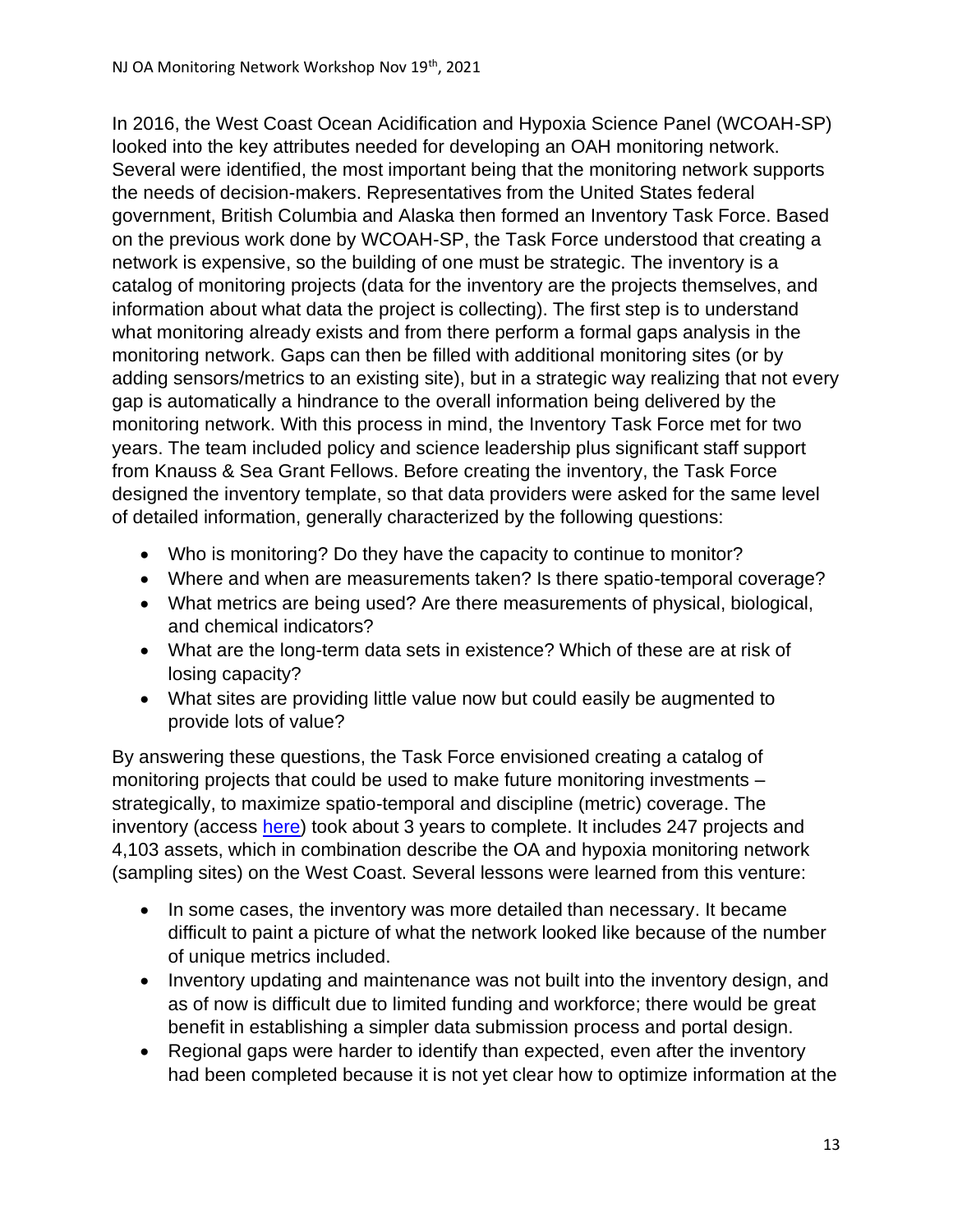regional scale. There were also geographical gaps in data collection identified that lack on-the-ground capacity to support the monitoring effort.

So far, the inventory has proven to be useful. Oregon actively uses it to communicate needs in its grant proposals, build foundations for collaborations, and approve direct investments in specific bodies of water. As other states look to create similar OA monitoring networks, there are several lessons to keep in mind: 1) the network should be inclusive in terms of its geographic scope and partners, 2) the network must be sustainable in terms of developing personal connections between local communities and the data, focusing on the metrics that will inspire continued support, and being easily updated, 3) the network's desired outcomes should be established ahead of time.

The presentation concluded with Caren sharing her email address (Caren.E.Braby@ODFW.Oregon.gov) for any who may have additional questions.

# <span id="page-13-0"></span>Presentation 4: A Gaps Analysis to Enhance California's OA Monitoring **Network**

# Presenter Dr. Stephen Weisberg (Southern California Coastal Water Research Project Authority)

Stephen Weisberg is Executive Director of the Southern California Coastal Water Research Project Authority, a research institute formed by 14 California water quality agencies to create a solid scientific foundation for their management activities. Dr. Weisberg received his undergraduate degree from the University of Michigan and his doctorate from the University of Delaware. Dr. Weisberg's research emphasis is in developing molecular tools to support coastal aquatic monitoring programs. Beyond his research, Dr. Weisberg focuses on helping connect scientists with the water quality management community. He serves on numerous advisory committees, the most relevant here is that he Chairs California's Ocean Acidification and Hypoxia Task Force.

# Presentation Summary

For the state of California, managing ocean acidification is a top priority. In response to the increasing severity of OA on the West Coast, California established their OAH Task Force. The group produced an action plan, a monitoring inventory, and then a gaps analysis on said inventory (access [here\)](https://westcoastoah.org/taskforce/products/). The OAH Task force was comprised of leaders from inside and outside of California in order to tackle the problem from a multistate level. When it came time to perform the gaps analysis, the task force looked at several forms in which insufficient data could appear:

● Spatial: Is monitoring occurring in the right places, especially in relation to upcoast versus downcoast monitoring, cross-shelf monitoring and monitoring vertically within the water column?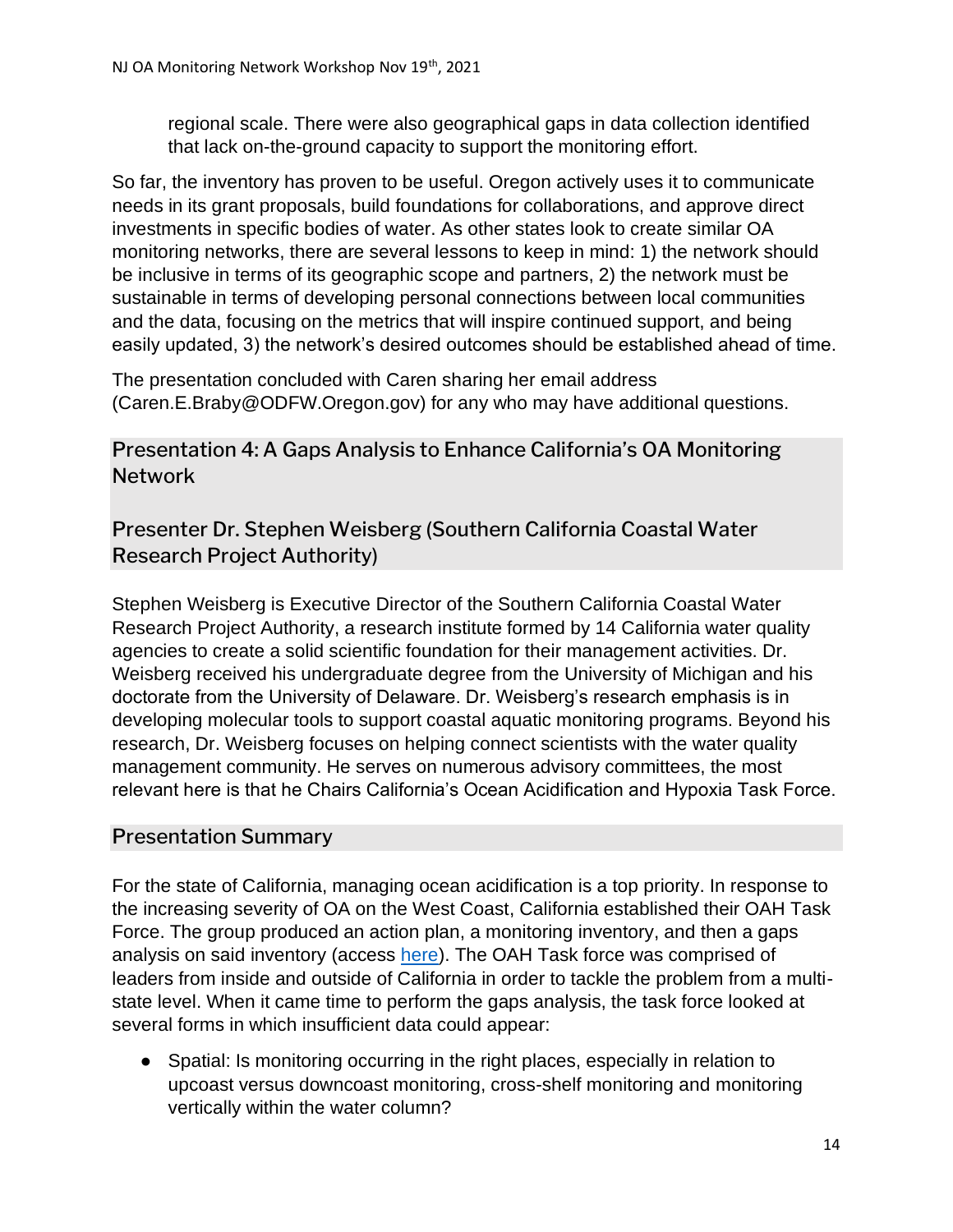- Temporal: Is monitoring taking place at the right times?
- Parameters: Are the right indicators being monitored?
- Data quality: Are parameters being monitored well, particularly in terms of consistency and high-accuracy equipment<sup>10</sup>?
- Data availability: Is the collected monitoring data easily accessible?

Filling gaps should be prioritized based on how relevant each gap is to management needs. Investments in the additional monitoring necessary to fill gaps should provide a return on investment in the form of providing the state actionable information. A gaps analysis follows a three-step process: 1) identify the OA Action plan decisions that are dependent on monitoring data, 2) assess how well existing data collection systems provide actionable data for those decisions, and 3) determine the future investments that will most improve the state's ability to manage. Because founding new monitoring initiatives are prohibitively expensive, first try leveraging existing data collection programs. Following the gaps analysis in California's monitoring efforts, the task force offered three core recommendations:

- Better connect chemical and biological monitoring: Of the three recommendations, this was deemed most important. The state makes management decisions primarily around protecting biota, yet most OA monitoring is focused on chemistry. There needs to be a connection forged between changes in chemistry and the impacts OA has on marine life, which can be accomplished with synchronized biological and chemical testing. Laboratorybased studies are helpful in determining initial water quality thresholds, but field studies are needed to confirm those results and must cover a wide array of OA exposure conditions. Two approaches were recommended for improving the biological information needed for management. One is to standardize, advance, and incorporate biological measurements of OA effects into pre-existing regional chemistry monitoring programs. The other is to add OA related chemistry parameters to pre-existing biological monitoring programs. The task force ultimately decided to focus more heavily on the first approach. This method offered better quality control and was more effective at registering early warning signs of OA impacts than the second approach.
- Assess and improve OA models: Most key management decisions are made based on models. Models are used to define the areas most and least vulnerable to OA change, assess the likely effectiveness of reducing local nutrient and carbon inputs, and then decide where the best locations for mitigation are. Confidence in these models is therefore critical. In order to assess model performance, higher quality data and more thorough data must be input first.
- Ensure continuity of long-term OA monitoring programs: Many monitoring programs that provide essential information have uncertain financial support.

<sup>10</sup><sup>10</sup>McLaughlin et al. (2017) An evaluation of potentiometric pH sensors in coastal monitoring applications. *Limnol Oceanogr: Methods* 15: 679- 689.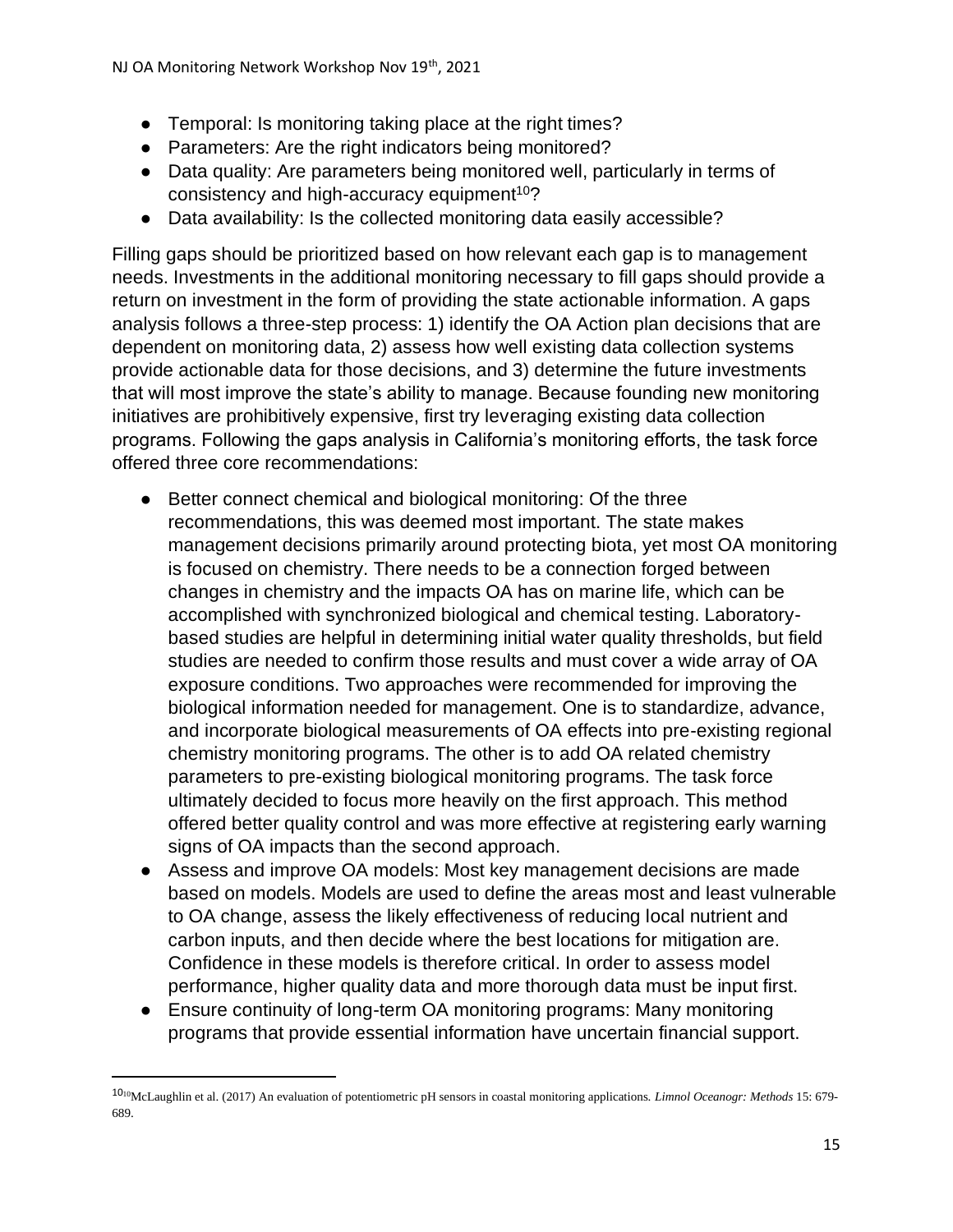Sometimes these programs need additional funding support, but often just the endorsement of government is enough to prioritize their longevity.

The task force also imparted recommendations on OA research efforts. Most importantly, research should create a roadmap for the socioeconomic effects of OA over time. It should also quantify key species sensitivity and adaptations to OA changes. Finally, research must assess how OA effects extend from individual species to entire ecosystems.

# <span id="page-15-0"></span>Group Discussion on Network Coordination

# <span id="page-15-1"></span>*Data Collection*

Before the more technical process of planning an OA monitoring network begins, there first needs to be a consensus on which questions the network is designed to answer. In order to narrow down the list of possible questions, there are two pieces of information needed at the outset. One is a description spatially, of what locations are presently at risk of low pH impacts, and the other is temporal trends, if OA is worsening over time. Once this information is established, managers must consider what authority they have to act on the data, what species most need to be protected, and which communities are at most risk. Because behavioral change is an outcome past OA networks have sought to achieve, one question for New Jersey to contemplate may be how to inspire local behavioral change.

The exact process for collecting data depends heavily on the questions the network is designed to answer. For instance, the depth of the water column that measurements are taken can tell very different stories. Surface waters with sufficient light to support photosynthesis can be characterized by higher pH and  $\Omega$ , whereas bottom waters in coastal systems can seasonally be cut off from the surface, accumulate CO2 via biological respiration, and lower pH and  $Ω$ . The exact place to measure, then, should be decided based on what is most interesting from a management perspective and what could best address the public concern. The type of equipment used to monitor also centers around the questions the network is trying to answer. High quality sensors are most accurate for climate-grade applications, but that accuracy comes with a larger price tag. A possible solution is to establish a few anchor sites with high quality sensors and then several peripheral sites with lower cost sensors to complement the anchor site data. In regard to water samples, having a singular established lab that all samples run through aids in data quality and consistency.

As covered in prior presentations, monitoring chemical indicators is not enough. There must be co-location of biological parameters as well. California decided to select their biological parameters to create three classes of data collection: exposure measurements (evidence that the animal has been exposed to acidification), physiological measurements (evidence that the animal's functioning is negatively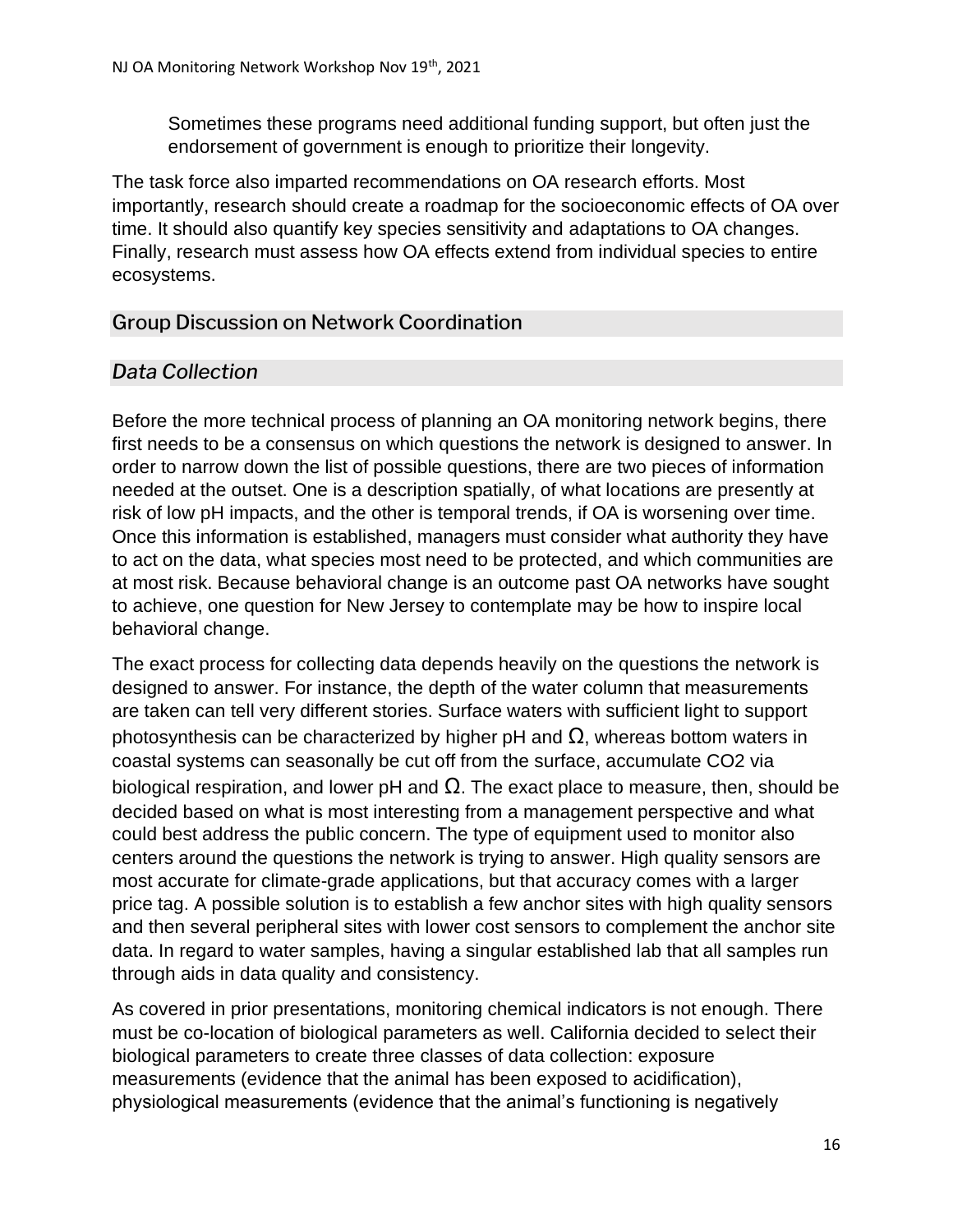impacted), and presence/absence measurements (acidification conditions at which the species is no longer present). The variables that California is considering to measure these parameters are damaged bodily structures, oxidative stress, and eDNA respectively.

#### **Key Takeaways:**

- Narrow down the list of questions that New Jersey's OA network will be designed to answer by establishing a base understanding of where New Jersey is most vulnerable and what authority NJDEP has to act on this.
- Use the truncated list of questions to make data collection decisions on measurement depth, sensor accuracy, and biological parameters.

## <span id="page-16-0"></span>*Data Management*

The monitoring inventory needs a pre-established portal to reside. Oregon structured their inventory as a spreadsheet of projects and assets. It is GIS enabled so the locations of data providers can be mapped online easily. The inventory must be granted a dedicated project manager to update and maintain, otherwise it will quickly fall out of date. One option for New Jersey is to house their inventory in the MARCO (Mid-Atlantic Regional Council on the Ocean) Mid-Atlantic Ocean Data Portal<sup>11</sup> or the MARACOOS (Mid-Atlantic Regional Association Coastal Ocean Observing System) OceansMap<sup>12</sup> which already have respective teams dedicated to its maintenance.

After the process of creating a monitoring inventory has been completed, work on assembling and integrating the monitoring data itself can begin. These data need a preestablished database to live within once it has been collected. If NJDEP does not host its own database, one possibility is to integrate the state OA data into those at a regional-scale (e.g., MARACOOS). There are already academic partners moving glider and buoy data into this destination. MARACOOS also partners with MARCO, making potential collaboration on the inventory easier. However, data input should be standardized to ensure ease of accessibility, updating and maintenance, and translation. Furthermore, a data product that requires the manual translation of information is unsustainable. Funding for both the monitoring data and monitoring network should be collaborative at the regional and state levels.

#### **Key Takeaways:**

● Establish a portal for the monitoring inventory to live within and a dedicated project manager to oversee its maintenance

<sup>11</sup>[https://portal.midatlanticocean.org](https://portal.midatlanticocean.org/)

<sup>12</sup>[https://oceansmap.maracoos.org](https://oceansmap.maracoos.org/)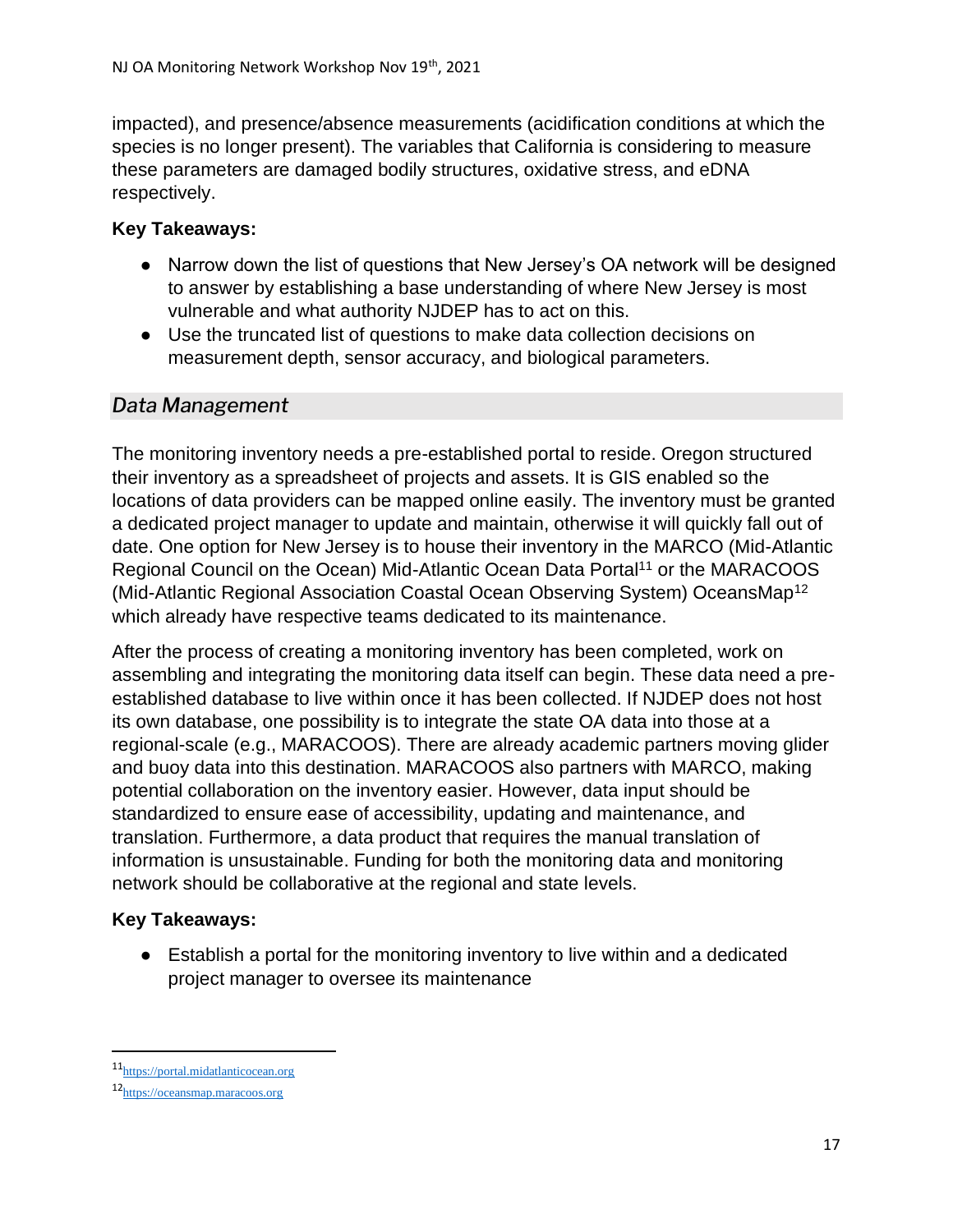● Establish a database for the monitoring data to live within that allows for the easy accessibility by a diverse range of users as well as movement of information between systems

# <span id="page-17-0"></span>Theme 3: Strategies for Stakeholder Engagement and Network Participation

<span id="page-17-1"></span>Presentation 5: Working with Industry to Fortify Aquaculture in a Future **Ocean** 

## Presenter Nichole Price (Bigelow Laboratory for Ocean Sciences)

Nichole Price is a Senior Research Scientist and the Seafood Solutions CVR Director at Bigelow Laboratory for Ocean Sciences. She also holds an additional joint title of Professor of Environmental Studies at Colby College. She is a benthic marine ecologist with interest in how global change phenomena, like ocean acidification and warming, can alter bottom-dwelling species interactions, community dynamics, and ecosystem function in shallow coastal regimes. Her work focuses primarily on the eco-physiology of seaweeds and calcifying invertebrates and their current and future role in dissolved inorganic carbon and nutrient cycling. Nichole utilizes state-of-the-art analytical tools in field campaigns, develops custom experimental aquaria in the lab, and utilizes modeling to extrapolate results to regional and global scales. Nichole also applies her expertise to explore mitigation strategies for coastal acidification and climate.

#### Presentation Summary

Maine constructed a statewide coastal acidification commission to develop a comprehensive [report](https://www.islandinstitute.org/wp-content/uploads/2020/09/Ocean-acidification-report.pdf) on the condition of ocean acidification in the state. Six goals and several recommendations were ultimately proposed to address OA impacts. Bigelow Laboratory used these recommendations to guide their research and their partnerships with industry actors. Through the work done alongside industry interests, a pattern in their concerns appeared. The main question from them was whether changes in water chemistry would affect their business in the next five years, and if so, at what dollar amount of OA mitigation would the benefits outweigh the costs.

One form of OA remediation is to co-locate the growing of shellfish species with primary producers. The hypothesis is that through primary production, enough  $CO<sub>2</sub>$  is absorbed by photosynthesis that the pH of the surrounding water is raised, and consequently, organisms are relieved of the stress from acidification. An additional benefit of this phytoremediation is the release of oxygen into the water, which combats potential hypoxia conditions. For Bigelow Laboratory's study, two sets of instrument packages were placed in Casco Bay. One was located in a sugar kelp farming area, and the other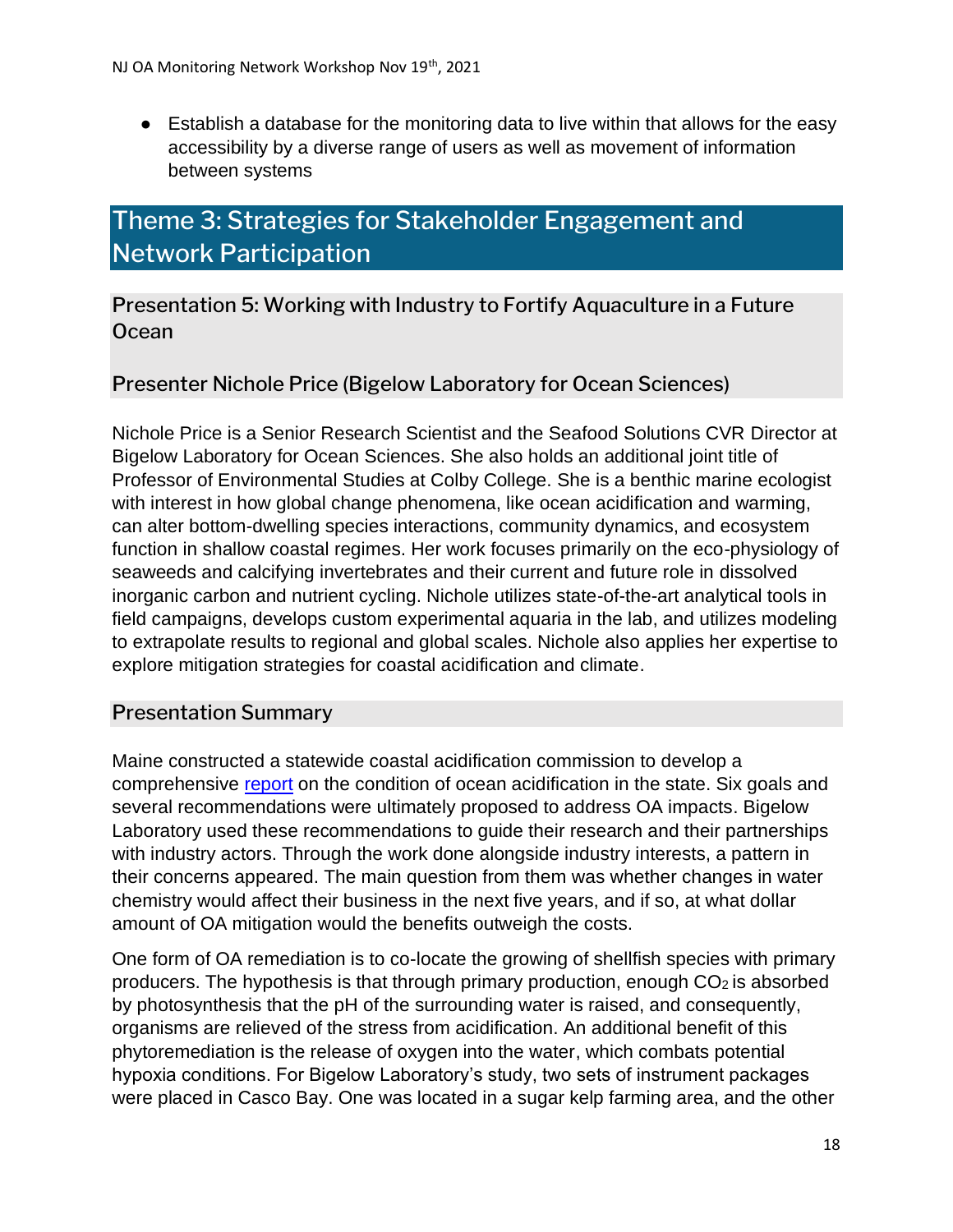was located upstream in a hydrodynamically similar region. Parameters, including pH, *p*CO2, salinity, water temperature, depth, TA, DIC, and kelp biomass were measured using a combination of SAMI  $pCO<sub>2</sub>$  sensors, SeapHOx sensors, and discrete water samples. After three years of research funded by the NOAA Saltonstall Kennedy program, it was found that the pH levels inside of the kelp farm were 13% higher than the control site outside of the kelp farm, and that held true for the full three-year timeframe. In the second and third year of research, a  $pCO<sub>2</sub>$  system was attached to the back of a vessel and driven in concentric circles around the kelp farm to understand how far reaching this "halo effect" spanned. They found that the shape of halo moves around the kelp farm with the tides and tends to stretch further in the downstream direction. In the third year of research, four sets of predator exclusion cages containing blue mussels were placed 0 meters, 125 meters, 180 meters and 395 meters away from the kelp farm and in the direction of the control site, to measure pH effects on mussel physiology. They found that mussels grown inside the seaweed farm not only had thicker and denser shells, but also were more resistant to crushing. This outcome is of importance to industry partners because during mussel harvest and shell sorting, a certain number of mussels are lost to fracturing.

Bigelow Laboratories is now pursuing several next steps to build on this research:

- Determine the underlying mechanism behind co-culture benefits
- Measure whether carbon sequestration is happening in the sediment below the farm
- Test phytoremediation at sites with different hydrodynamics
- Advise on operational design of co-cultured kelp and mussels to maximize mussel resilience to OA and improve mussel yield
- Establish nitrogen bio extraction best practices and technoeconomic analysis

Thus far, the results from the study are part of four separate manuscripts being prepared for publication. There are also early adopter aquaculturists in Maine using the results to inform their lease site co-cultivation design. Bigelow Laboratory's work is also contributing to the design of the Blue Carbon strategy for Maine, which seeks to improve carbon sequestration and the reduction of ocean acidification – an adaptation strategy recently identified by the [Maine Climate Council.](http://climatecouncil.maine.gov/) There is significant market potential for seaweed in Maine, furthering the viability of seaweed co-location practices.

# <span id="page-18-0"></span>Presentation 6: What's Up with the Carbonate Chemistry? A Commercial Shellfish Aquaculture Perspective

# Presenter Mike Congrove (Oyster Seed Holdings)

Mike Congrove is the President of Oyster Seed Holdings, a large-scale commercial shellfish hatchery in Virginia. OSH has been in operation since 2009 and has sold nearly one billion oyster seed and billions of eyed larvae since its inception. In the last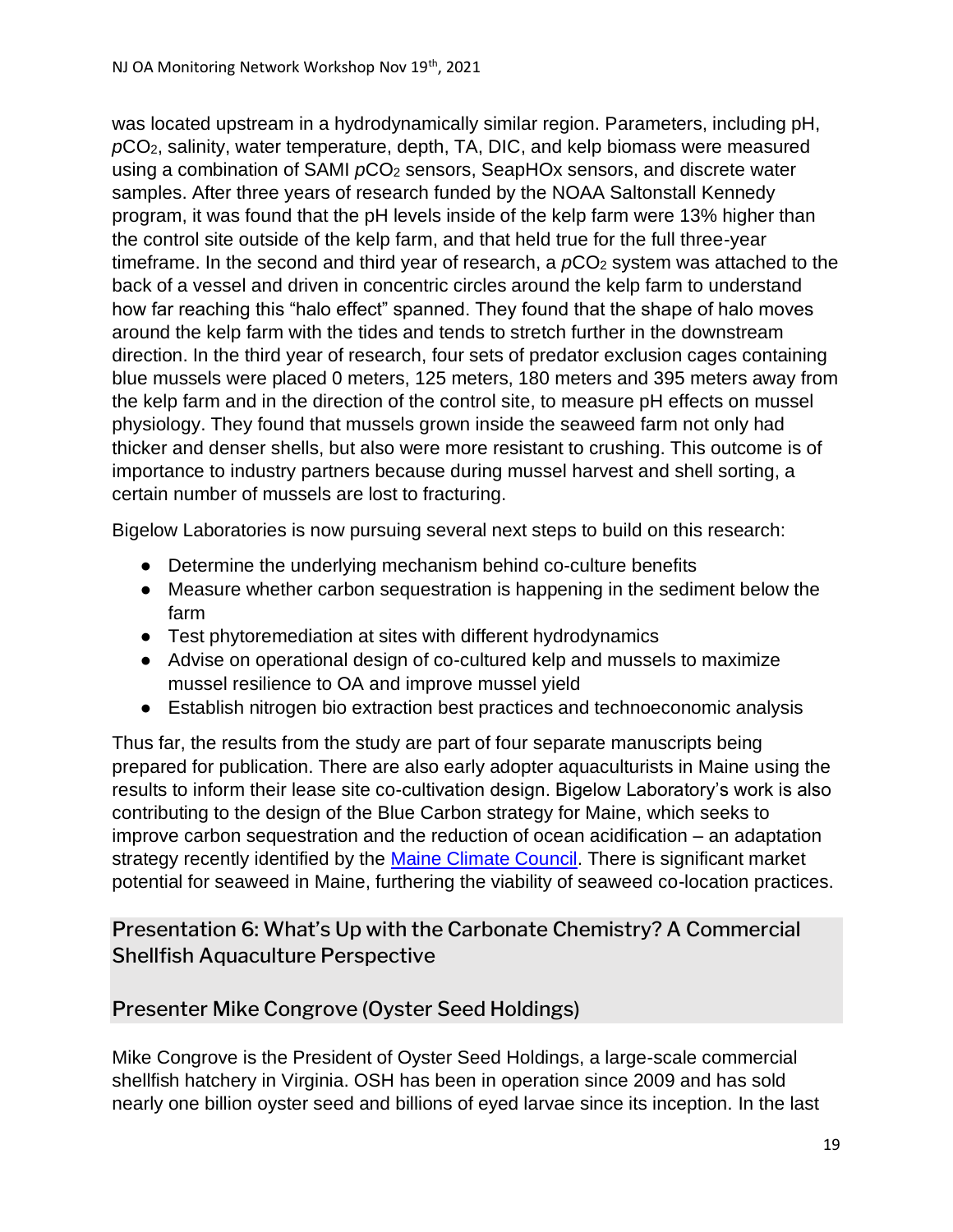few years OSH has increasingly focused on R&D efforts to better understand water quality as it pertains to hatchery culture and to increase the resiliency of shellfish hatchery culture through tech-forward innovation.

## Presentation Summary

Hatchery functions include growing the feed that will be provided to oysters, conditioning adult oysters to spawn, cultivating larvae, and assisting larvae through metamorphosis until they are large enough to be relocated to farms. Therefore, the quality of water entering hatcheries plays a vital role in the business's success. At Oyster Seed Holdings, located in VA on the coast of the Chesapeake Bay, they have seen changes over time in water chemistry such as decreased salinity, decreased pH, and increased water temperature. These alterations have been observed at several depths in the water column. While increases in acidity cause carbonate to become less available, this is not the primary biochemical process hurting industry. Shellfish are capable of buffering some acidity on their own. The bigger issue is that they exert so much energy buffering acidity impacts that they have less energy available for shell creation, growth, and reproduction.

Starting in 2011, Virginia industry leaders joined together to research OA impacts. The most recent project ran from 2015 to 2018 and was funded by the NOAA Saltonstall-Kennedy Grant Program. It allowed for  $pCO<sub>2</sub>$  monitoring of three shellfish hatcheries over two years. Unlike the relationships observed on the West Coast, these data did not draw strong correlations between saturation states and larval survival. This suggests that OA may not exclusively be negatively impacting marine life, but instead, demonstrates that there are several compounding stressors harming the shellfish. The complexity of the environment makes it difficult to tease out the relative amount of influence each environmental condition has on survival. Hatcheries on the Chesapeake Bay face very different environmental conditions than those on the West Coast, which likely explains the difference in research outcomes. The Delaware Bay's watershed is similar in size to the Chesapeake Bay's watershed; this may indicate an overlap in OA experiences between New Jersey and Virginia, at least in the context of Delaware Bay waters. Other stressors impacting marine life include harmful algal blooms, freshwater inputs decreasing salinity, toxins, and bacterial blooms. OA by itself or paired with one another stressor may be manageable, but the combination of several stressors may overwhelm local marine life.

Industry actors would like to see spatially relevant monitoring, especially in high culture areas. Partnerships with industry to locate monitoring near, or at, sensitive culture facilities would also be helpful. Many hatcheries are already measuring the water inside of their facility but do not have the money to measure ambient water. Publicly funded ambient water monitoring could resolve the issue. Lastly, industry would like to see supportive research that couples biological performance data with chemistry.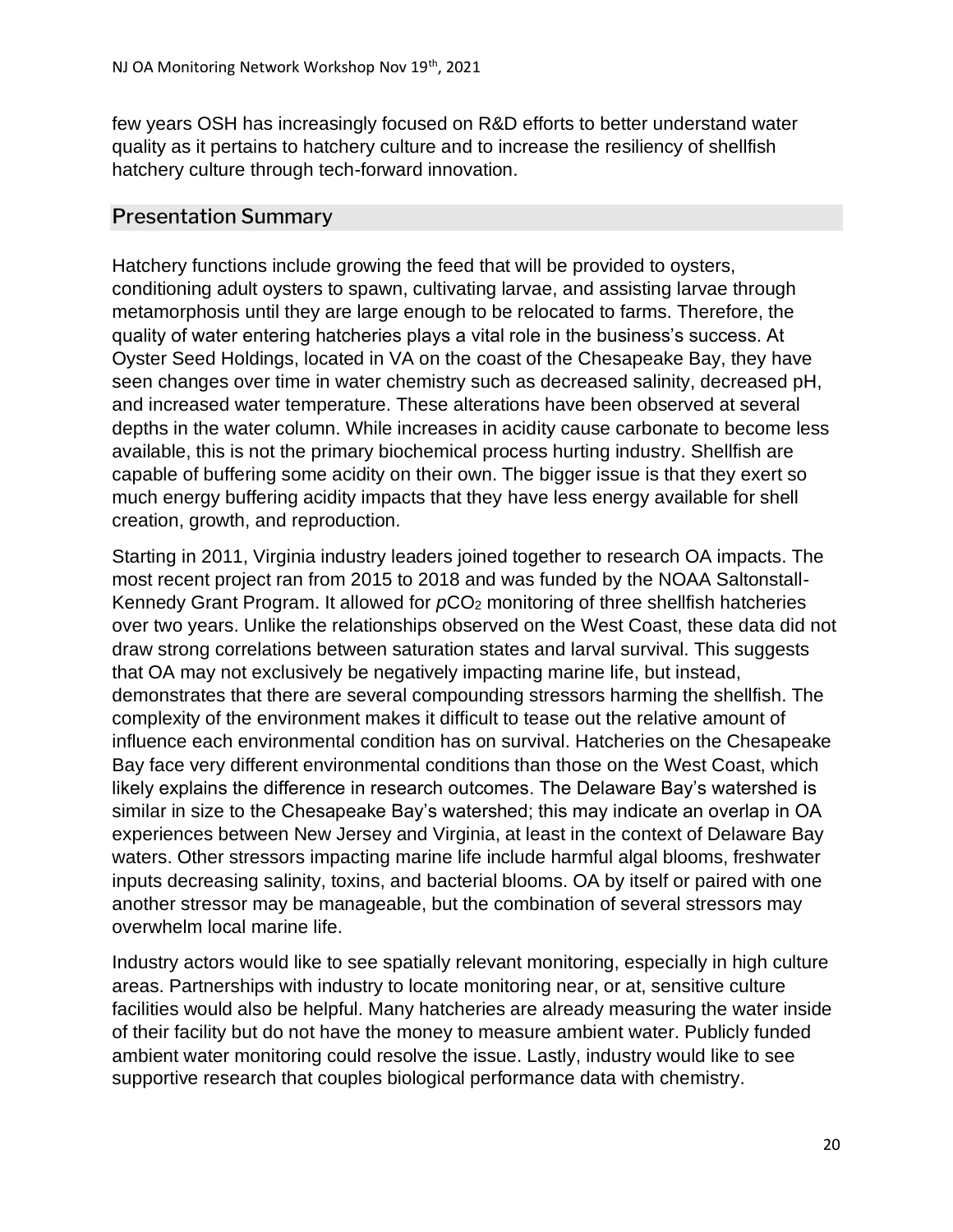## <span id="page-20-0"></span>Group Discussion on Stakeholder Engagement and Participation

#### <span id="page-20-1"></span>*Seagrass and Seaweed Mitigation*

There are multiple options available to industry for buffering their waters. Oyster Seed Holdings for example artificially supplements their incoming water with carbonate additives when pH is particularly low. It is not a foolproof solution, however, as the addition of carbonate past a certain point seems to offer little improvement in larval survival. There have been attempts to utilize sugar kelp remediation practices in the Chesapeake Bay, but those were unsuccessful as the waters were too warm for the plant to thrive. Maine also struggled with sugar kelp because of its short growing season and subsequent short buffering capacity. The benefits of sugar kelp are that it grows 2-3 meters in just a few months and has low associated capital and operating costs. Microalgae could theoretically produce the same effects as kelp, but it cannot be grown in the ocean and would therefore be limited to aquaculture usage. Even in a controlled environment it is difficult to balance the biomass of algae. If an algal bloom were to occur, it would initially buffer OA impacts and then worsen acidification as the algae dies and is converted into CO2, typically in bottom waters.

New Jersey has seen some initial interest in growing seagrasses for aquaculture usage but this movement is still in its early stages. The NJ Department of Agriculture would likely need to get involved for seagrass usage to reach larger scales. Rutgers University has engaged in some seagrass monitoring and small-scale pilot seagrass restoration studies. No studies as of yet have been conducted at an industrial scale. More recent work by researchers at Stockton University has found success with seedbanks and seed distribution method experimentation.

#### **Key Takeaways:**

- The buffering capacity of sugar kelp is promising, but for New Jersey's climate there may be another species of seaweed or seagrass that is better suited
- More studies are needed on the benefits of industrial scale seagrass operations in New Jersey

#### <span id="page-20-2"></span>*Connecting with Industry Partners*

One of the most prominent hurdles facing New Jersey's OA plan is establishing industry partnerships. Bigelow Laboratories had a fairly easy time with this element because the local seaweed grower they partnered with had already been fielding questions about phytoremediation, and by consequence, was eager to participate in their research. For Oyster Seed Holdings, they were brought into the fold of research by Virginia Sea Grant, which connected them with a leader on  $pCO<sub>2</sub>$  monitoring when they began to struggle with water quality in their hatchery. Virginia Sea Grant overall is responsive in connecting industry partners with resources and acting as a source of support as issues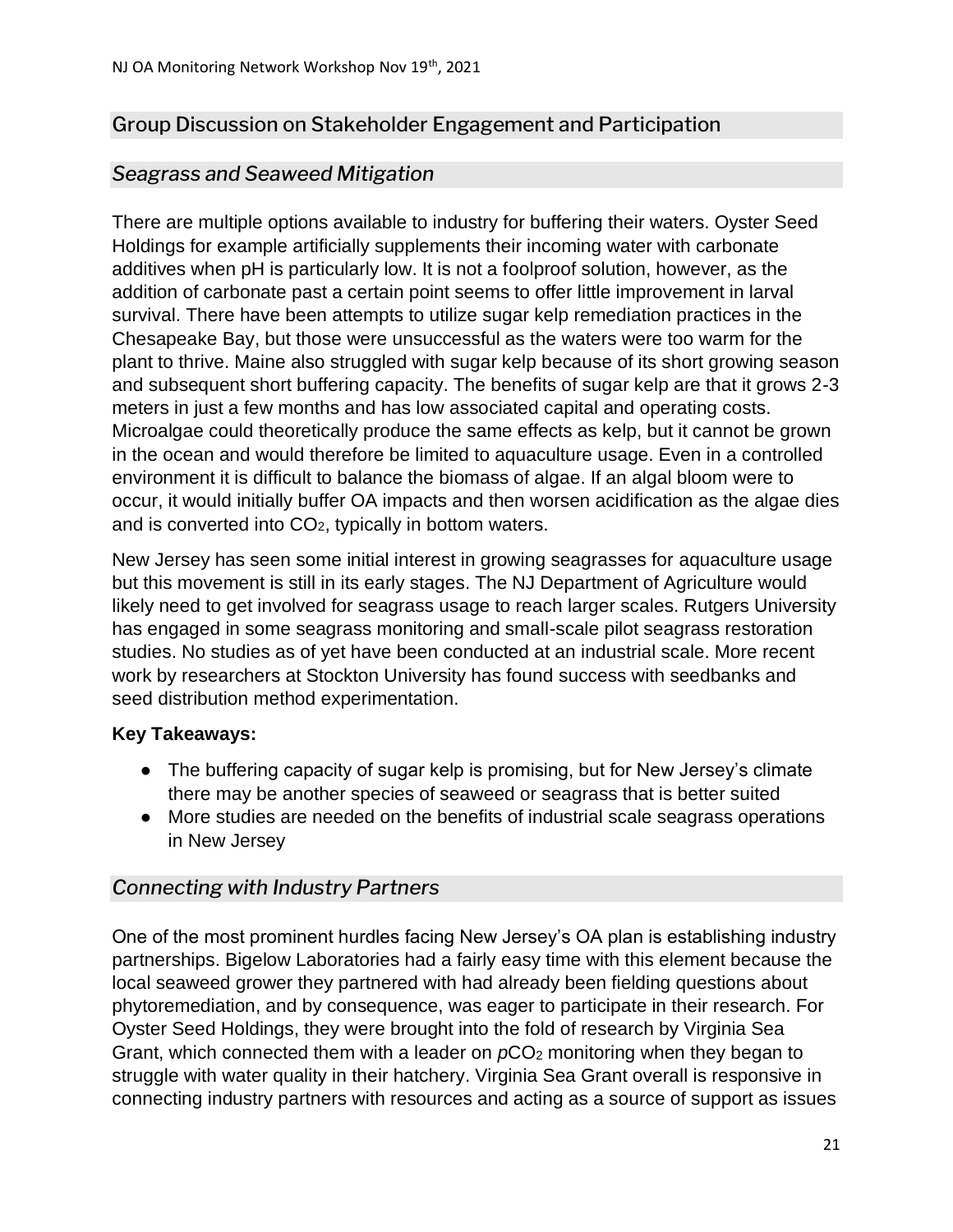arise for farmers. Maine's seaweed and shellfish councils have also been helpful in establishing relationships between industry and research. Because New Jersey Sea Grant performs similar work with industry, they could act as a conduit for partnerships in New Jersey. The state is also home to two shellfish councils and an aquaculture advisory council, all of which have the potential to provide industry connections. Another possible route for establishing industry partnerships is through the annual Northeast Aquaculture Conference and Exposition (NACE) which applies science-heavy topics practically towards aquaculture.

Participants' experiences in their own work with stakeholder engagement have found a pattern of stakeholders being skeptical about the consequences of OA, but nevertheless eager to learn more about OA and even participate in research. This depends heavily, however, on the finances of monitoring. Oyster Seed Holdings, for example, had been participating in monitoring ambient water, but eventually stopped because of the associated expenses. However, further development of cost-efficient sensor technology may prove to be an acceptable replacement for the more costly monitoring equipment in use today. While these sensors are easier to operate than current high-quality sensors, they still need to be calibrated frequently by trained laboratory technicians. The funding of sensors used at industry facilities must be shouldered by the state of New Jersey, or by some other entity. A strong benefit to monitoring in these areas is that there is easy access for co-location of chemical and biological monitoring. It is still too early in the planning phase for NJDEP to definitively fund equipment, but a likely end result would be Sea Grant or an academic institution setting up monitoring sites, and then the maintenance being handed off to the state.

#### **Key Takeaways:**

- Use New Jersey Sea Grant, NJ-based shellfish councils, the Department of Agriculture's Aquaculture Advisory Council, and NACE to establish industry partnerships
- Fund the usage of sensors so that there are lower barriers to participation in research for stakeholders